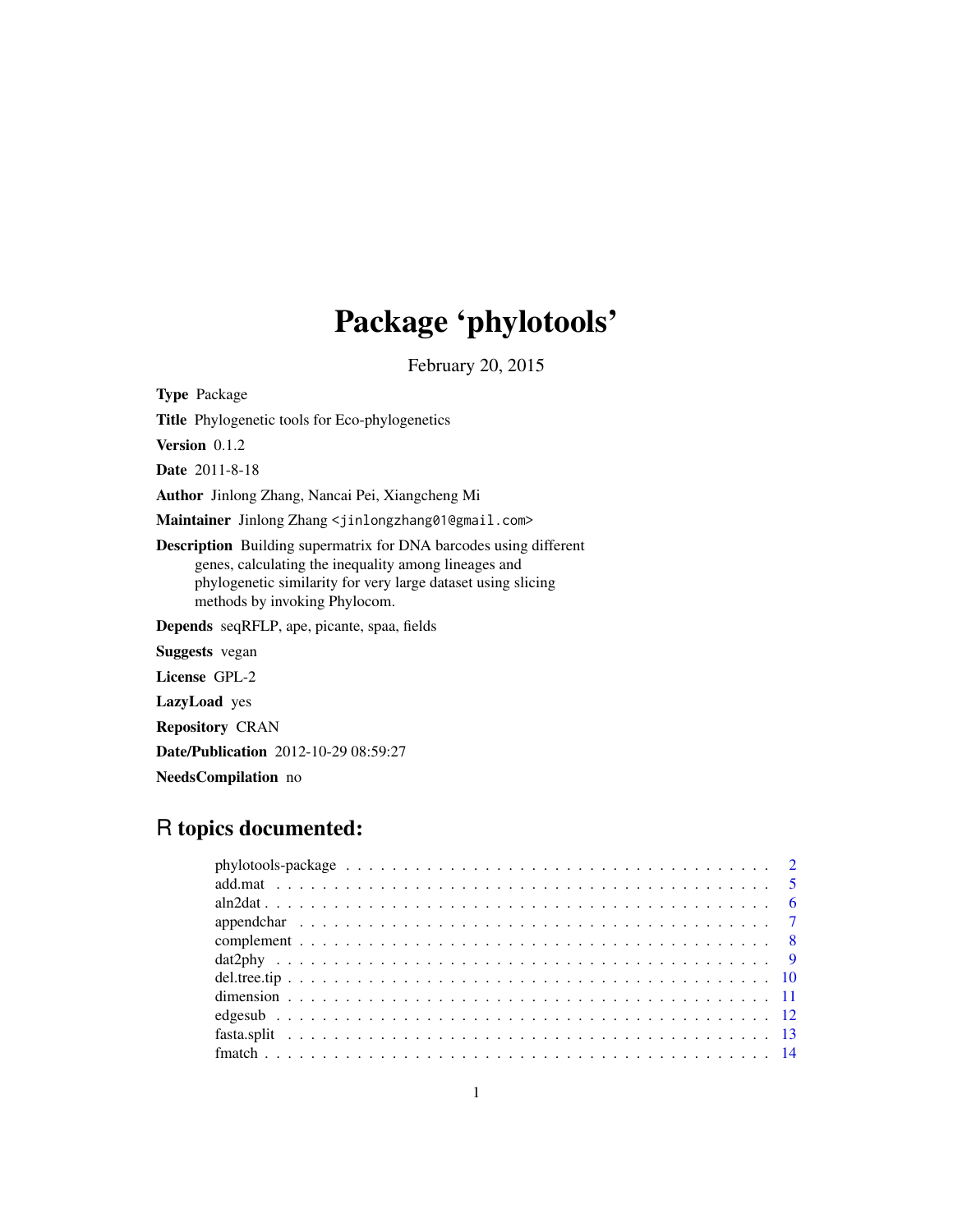<span id="page-1-0"></span>

|       |                                                                                                                    | <b>16</b>     |
|-------|--------------------------------------------------------------------------------------------------------------------|---------------|
|       |                                                                                                                    | <b>17</b>     |
|       |                                                                                                                    | <b>18</b>     |
|       | $imagevec t \dots \dots \dots \dots \dots \dots \dots \dots \dots \dots \dots \dots \dots \dots \dots \dots \dots$ | 19            |
|       |                                                                                                                    | 21            |
|       |                                                                                                                    | 22            |
|       |                                                                                                                    | 23            |
|       |                                                                                                                    | 24            |
|       |                                                                                                                    | 25            |
|       |                                                                                                                    | <sup>26</sup> |
|       |                                                                                                                    | 27            |
|       |                                                                                                                    | 28            |
|       |                                                                                                                    | 29            |
|       |                                                                                                                    | 30            |
|       |                                                                                                                    | 31            |
|       |                                                                                                                    | 32            |
|       |                                                                                                                    | 33            |
|       |                                                                                                                    | 34            |
|       | rh                                                                                                                 | 35            |
|       |                                                                                                                    | 36            |
|       |                                                                                                                    | 37            |
|       | seq2fasta                                                                                                          | 38            |
|       |                                                                                                                    | 39            |
|       |                                                                                                                    | 40            |
|       |                                                                                                                    | 41            |
|       |                                                                                                                    | 42            |
| Index |                                                                                                                    | 44            |

phylotools-package *Phylogenetic tools for ecologists*

# Description

This package currently consists of a few functions for handling DNA-barcoding sequences to build supermatrix for further analysis with RAxML etc. Much more functions for conducting phylogenetic analysis would be added in the future, especially for community phylogentic analysis.

# Details

| Package:  | phylotools      |
|-----------|-----------------|
| Type:     | Package         |
| Version:  | 0.1.2           |
| Date:     | $2010 - 8 - 18$ |
| License:  | $GLP-2$         |
| LazyLoad: | yes             |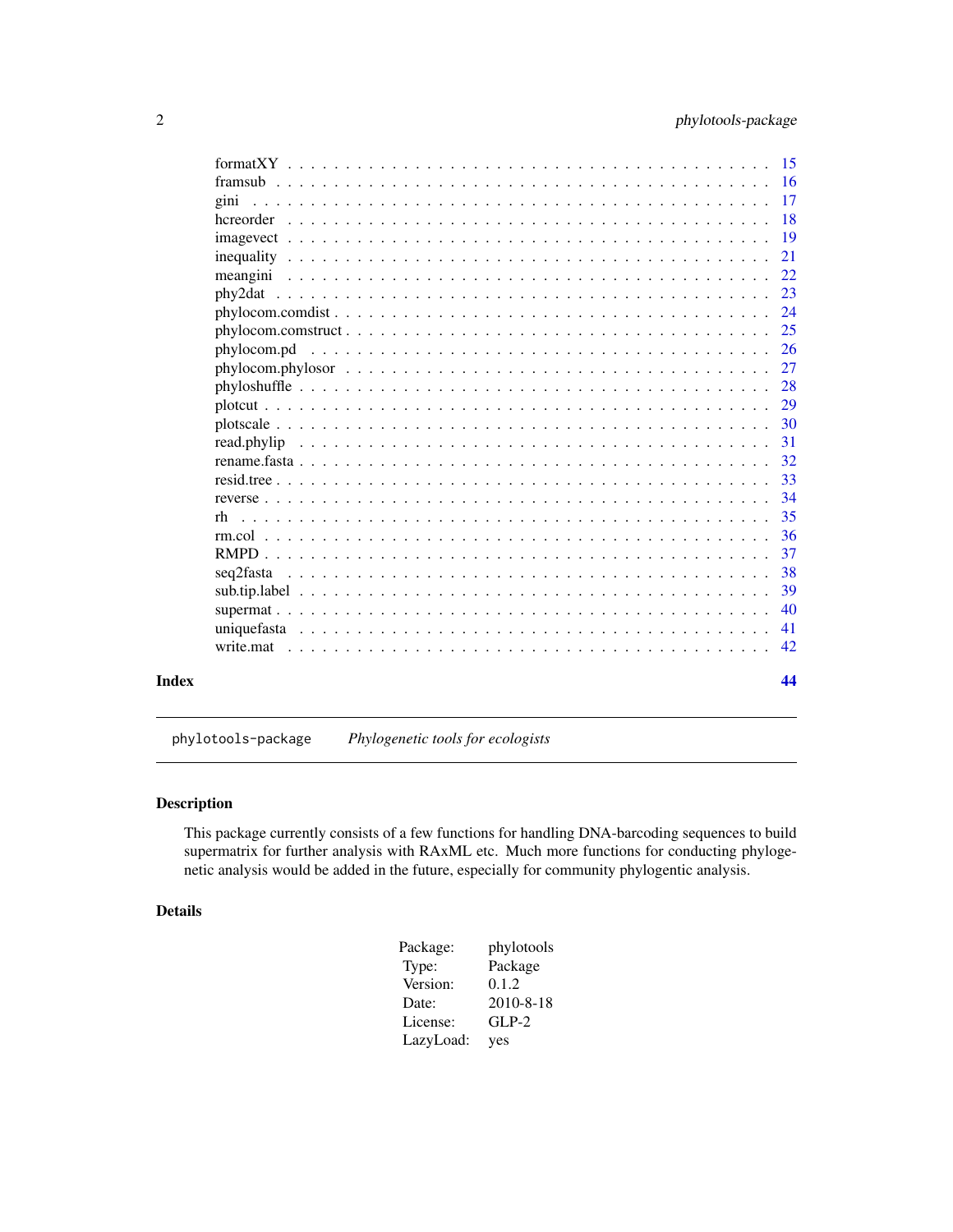# Author(s)

Jinlong Zhang, Nancai Pei, Xiangcheng Mi

Maintainer: Jinlong Zhang <jinlongzhang01@gmail.com>

#### References

Kress W., Erickson D., Jones F., Swenson N., Perez R., Sanjur O., Bermingham E., Plant DNA barcodes and community phylogeny of a tropical forest dynamics plot in Panama. Proceedings of the National Academy of Sciences of the United States of America. 2009 18621-18626

# Examples

```
###############################################
## Example Part I###Building Supermatrix########
###############################################
### Build super matrix
dir <- system.file("extdata", package = "phylotools")
setwd(dir)
## Supermatrix with "rbcla","matk","trnH-psbA"
supermat \leq supermat(rbcl = "rbcla.phy", matk = "matK.phy",
         trn = c("trn1.php", "trn2.php", "trn3.php", "trn4.php"))## Save to file
write.mat(supermat, "result.phy")
## Delete file
unlink("result.phy")
###############################################
## Example Part II###Create a image plot#######
###############################################
## Create an Image with legend from named numerical vectors
x < - rnorm(600)
labmat <- expand.grid(paste("X",1:30, sep = ""),
                  paste("Y", 1:20, sep = ""))
lab \leftarrow paste(labmat[,1], labmat[,2], sep = "")imagevect(x, labels = lab, col = cm.colors(10))###############################################
```
## Example Part III###Handling fasta project###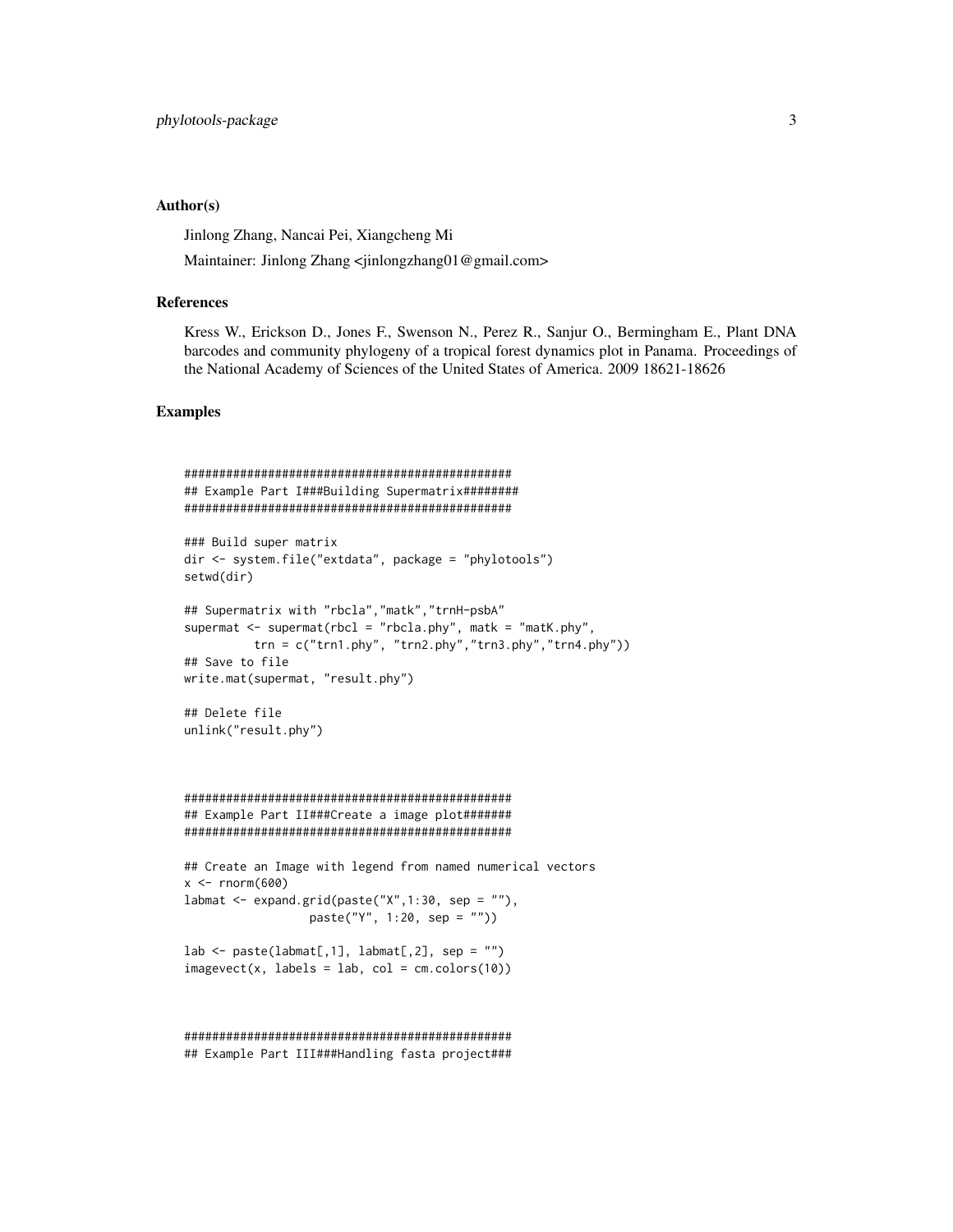```
###############################################
```

```
## Handling Fasta files
library(seqRFLP)
## loading data
data(fil.fas)
## Get the names of the sequences
col1 <- gnames.fas(fil.fas)
## Generating new names
col2 \leq - paste("seq", 1:length(col1), sep = "")
reftable.rename <- data.frame(col1, col2)
renamed <- rename.fasta(fil.fas, reftable.rename)
```

```
##Generate split factor levels.
index <- rep(NA, length(col2))
level1 \leftarrow seq(1, length(col2), by = 2)
index[level1] <- 1
index[-level1] <- 2
```
## Reference table reftable.split <- data.frame(col2, index)

```
## split the fasta object
fasta.split(renamed, reftable.split)
```

```
#################################################
## Example Part IV###Phylosor for very large data
#################################################
## Make sure the PhyloCom can be invoked by command line
## res <- phylocom.phylosor(sample.file = "sample",
## phylo = "phylo")
```

```
#################################################
## Example Part V###Rescale the FDP data #######
## to different scales ##########################
#################################################
## 20m
## plotscale(inputdata = BCI, len = 1000, wid = 500,
## scale = 20)
## 50m
## plotscale(inputdata = BCI, len = 1000, wid = 500,
## scale = 50)
## 100m
## plotscale(inputdata = BCI, len = 1000, wid = 500,
## scale = 100)
```
##################################################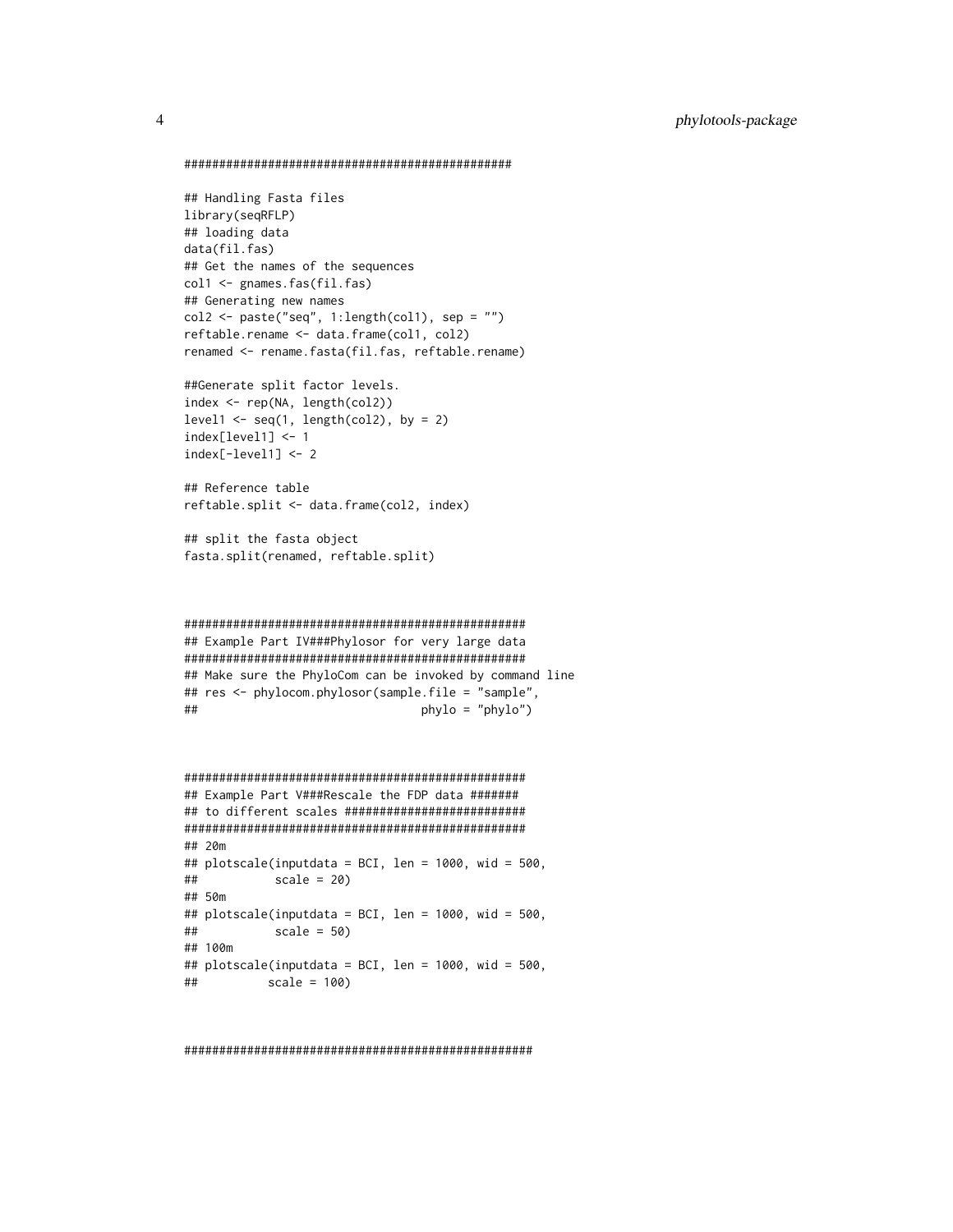#### <span id="page-4-0"></span>add.mat 5

```
## Example Part VI###
## Lineages inequality and
## Mean Gini Coefficient amonge
## lineages caused by imperfect sampling
##################################################
data(bird.orders)
rtr1 <- del.tree.tip(bird.orders,3)
inequality(bird.orders, rtr1[[1]], h = 25.25103)
```

```
data(bird.orders)
to.drop <- c("Craciformes", "Galliformes", "Gruiformes")
droped <- drop.tip(bird.orders, to.drop)
meangini(tree = bird.orders, subtree = droped,
         times = 10, plot = TRUE)
meangini(tree = bird.orders, subtree = droped,
         times = 50, plot = TRUE)
meangini(tree = bird.orders, subtree = droped,
          times = 100, plot = TRUE)
meangini(tree = bird.orders, subtree = droped,
          times = 200, plot = TRUE)
```
add.mat *Add matrix to current matrix*

#### Description

Concatenates second columns of matrix.

#### Usage

add.mat(mat1, mat2)

#### Arguments

| mat1 | A dataframe with 2 columns. |
|------|-----------------------------|
| mat2 | A dataframe with 2 columns. |

#### Details

This function could be used to concatenate the second column of the second matrix with the first matrix's second column according to each matrix's first column (as the names of the sequences ). The "?" will be added automatically.

#### Value

A matrix with first column the names of the sequences, the second column the concatenated sequences.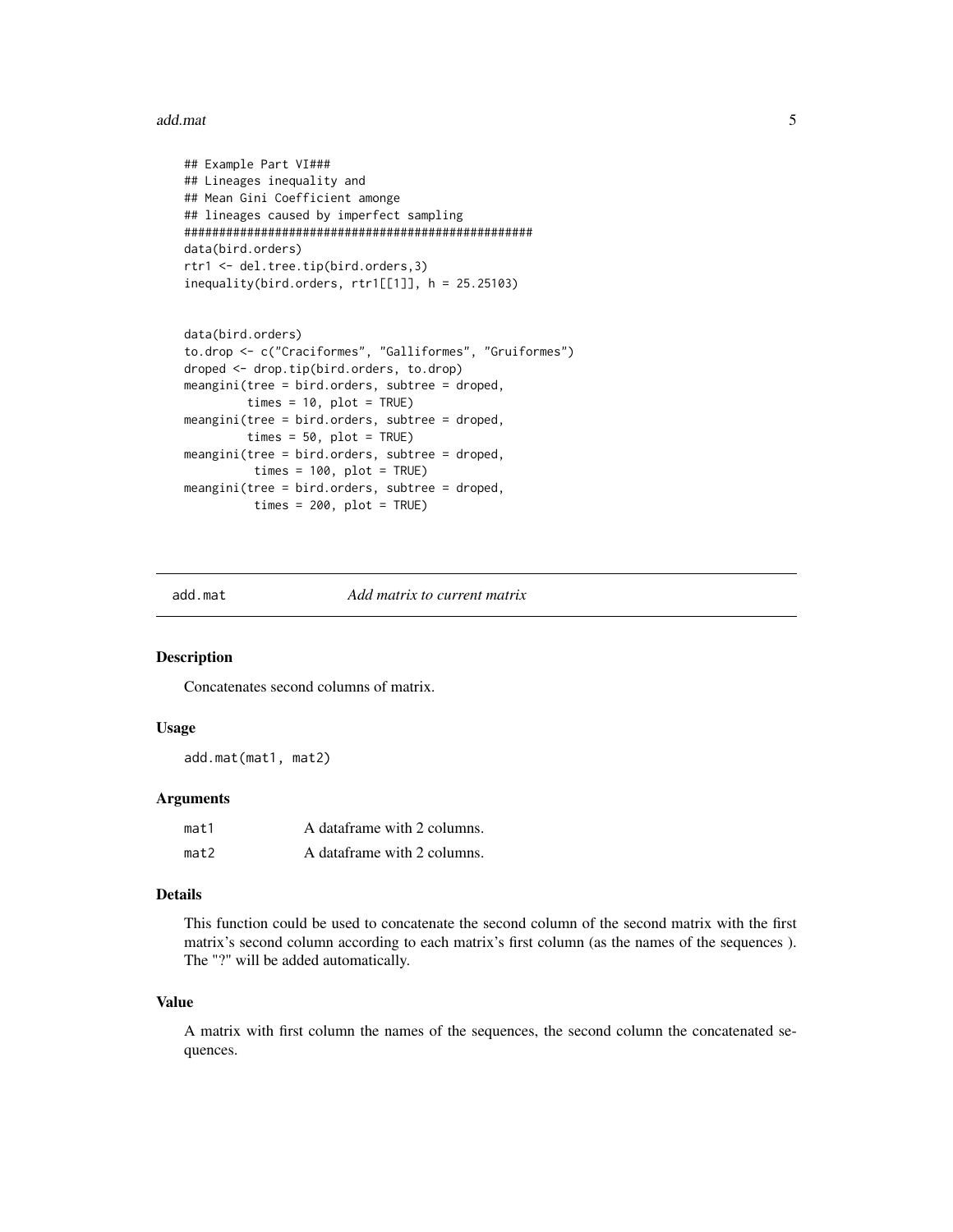#### <span id="page-5-0"></span>Author(s)

Jinlong Zhang <jinlongzhang01@gmail.com>

# References

Kress W., Erickson D., Jones F., Swenson N., Perez R., Sanjur O., Bermingham E., Plant DNA barcodes and community phylogeny of a tropical forest dynamics plot in Panama. Proceedings of the National Academy of Sciences of the United States of America. 2009 18621-18626

# See Also

See Also [supermat](#page-39-1)

#### Examples

```
## add.mat example ########
dir <- system.file("extdata", package = "phylotools")
setwd(dir)
rbcla <- read.phylip("rbcla.phy")
matk <- read.phylip("matK.phy" )
rbdat <- phy2dat(rbcla)
matdat <- phy2dat(matk)
add.mat(rbdat, matdat)
```
#### aln2dat *Convert ClustalX alignment data to dataframe*

#### Description

Convert ClustalX alignment data to dataframe

#### Usage

aln2dat(aln)

#### Arguments

aln A character string indicating the the aln format file generated by Clustal

#### Details

None.

# Value

Dataframe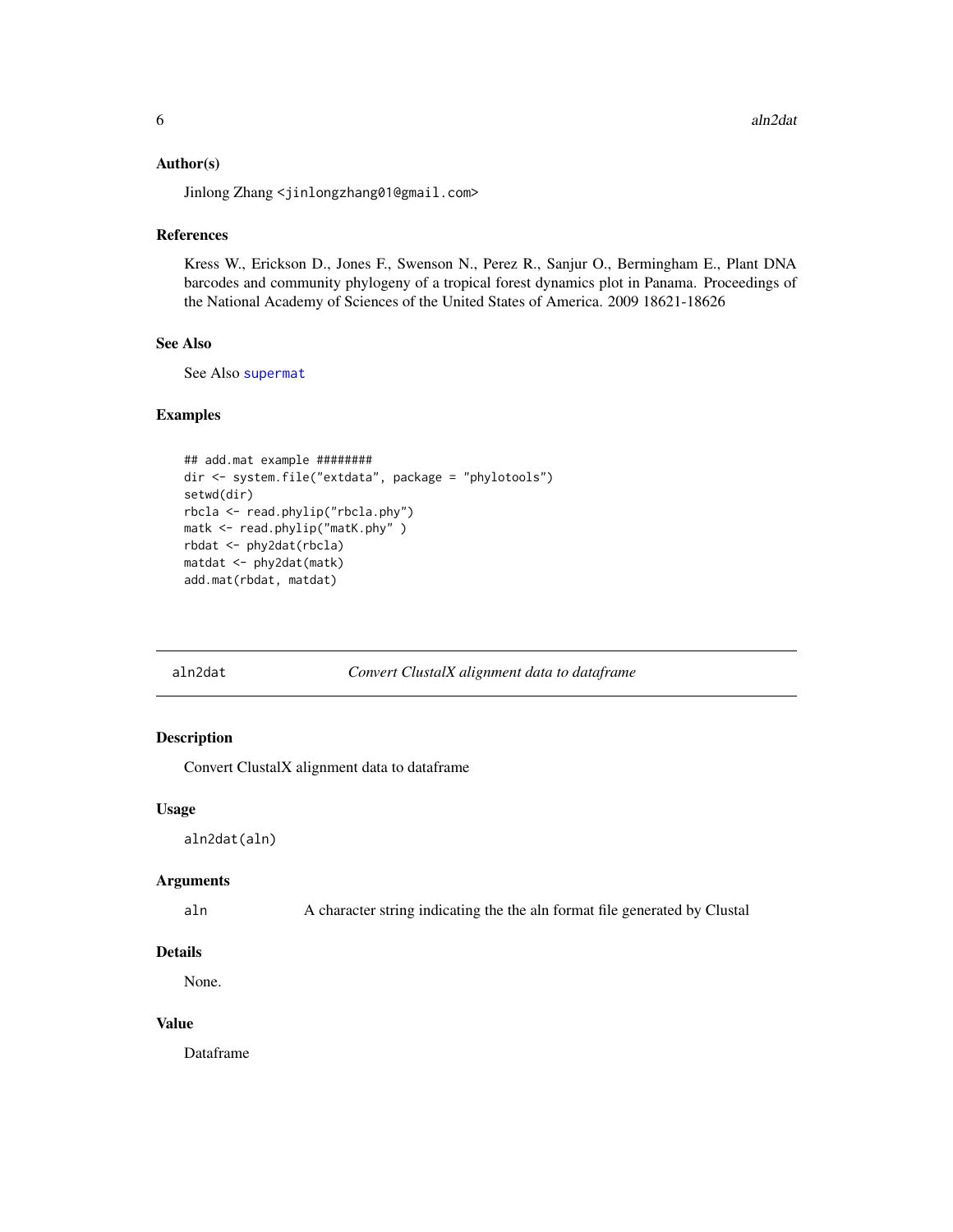# <span id="page-6-0"></span>appendchar 7

# Note

Kress W., Erickson D., Jones F., Swenson N., Perez R., Sanjur O., Bermingham E., Plant DNA barcodes and community phylogeny of a tropical forest dynamics plot in Panama. Proceedings of the National Academy of Sciences of the United States of America. 2009 18621-18626

# Author(s)

Jinlong Zhang <jinlongzhang01@gmail.com>

# References

None.

# Examples

```
dir <- system.file("extdata", package = "phylotools")
setwd(dir)
##aln2dat examle ########
test <- readLines("aln")
aln2dat(test)
```

```
appendchar Paste character according to the longest character.
```
#### Description

Paste character for each elements at the second column which is shorter than the longest one.

#### Usage

```
appendchar(mat, pattern = "?")
```
#### Arguments

| mat     | data frame with two columns                  |
|---------|----------------------------------------------|
| pattern | Character to be added to the end of elements |

#### Details

None.

#### Value

A data frame with specified character appended to the end of each shorter elements.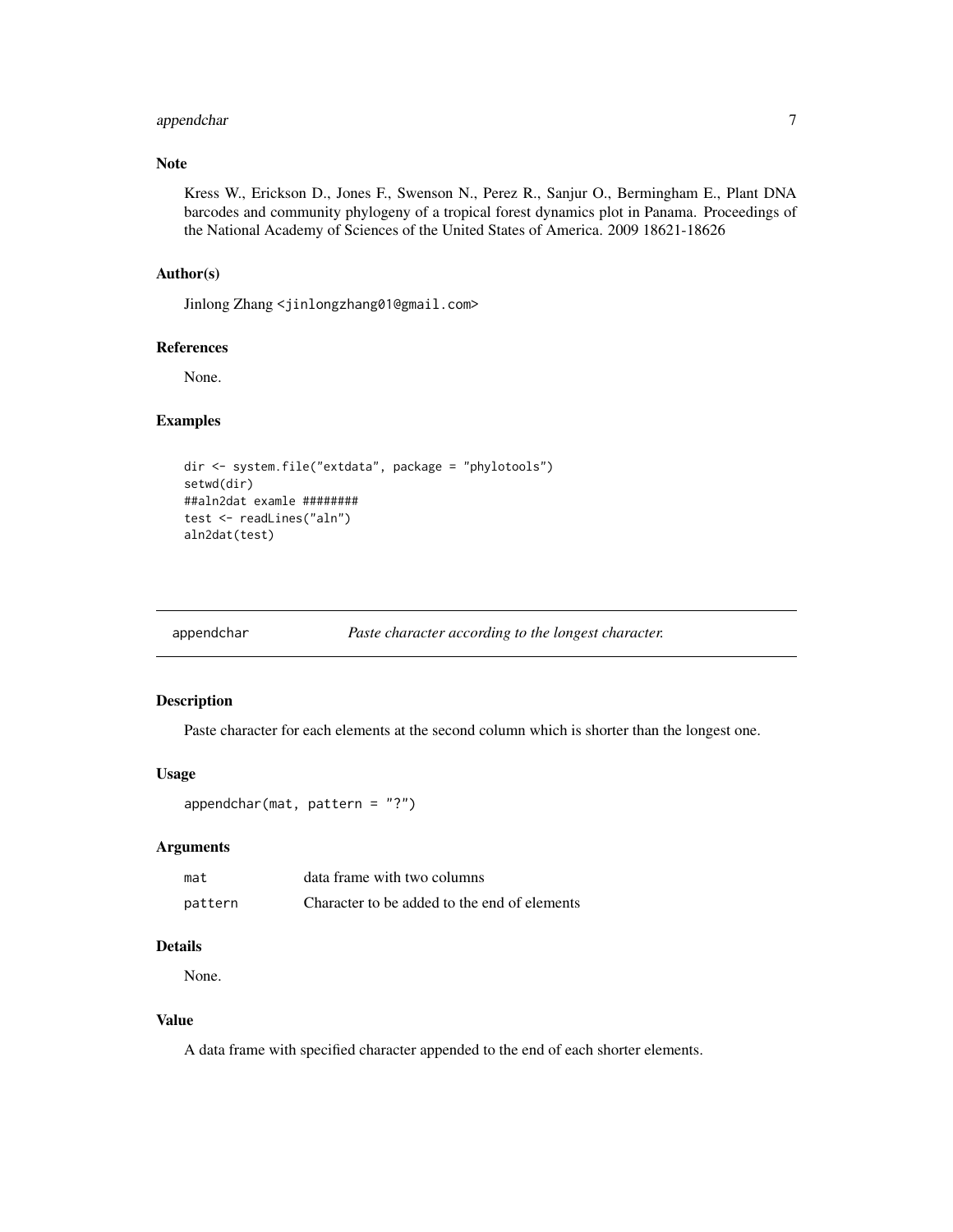#### Note

None

#### Author(s)

Jinlong Zhang <jinlongzhang01@gmail.com>

# References

Kress W., Erickson D., Jones F., Swenson N., Perez R., Sanjur O., Bermingham E., Plant DNA barcodes and community phylogeny of a tropical forest dynamics plot in Panama. Proceedings of the National Academy of Sciences of the United States of America. 2009 18621-18626

# See Also

See Also [framsub](#page-15-1)

# Examples

```
##appendchar example ########
aa <- c("1","2","3")
bb <- c("abc","abcd","abcdefg")
rrr <- data.frame(aa, bb)
rrr
appendchar(rrr)
```
complement *Get the complement sequences*

#### Description

This function could be used to convert the sequences to its complement sequence. The input data must be fasta format.

#### Usage

complement(fas)

#### Arguments

fas Fasta format object

#### Details

This function could be used to obtain the complement sequence given a fasta file. For example, the complement sequence for "5-TTGAACC-3" is "5-GGTTCAA-3".This may be used for converting the consensus sequence to its complement, when the user find that the sequence can not be aligned with other sequences.

<span id="page-7-0"></span>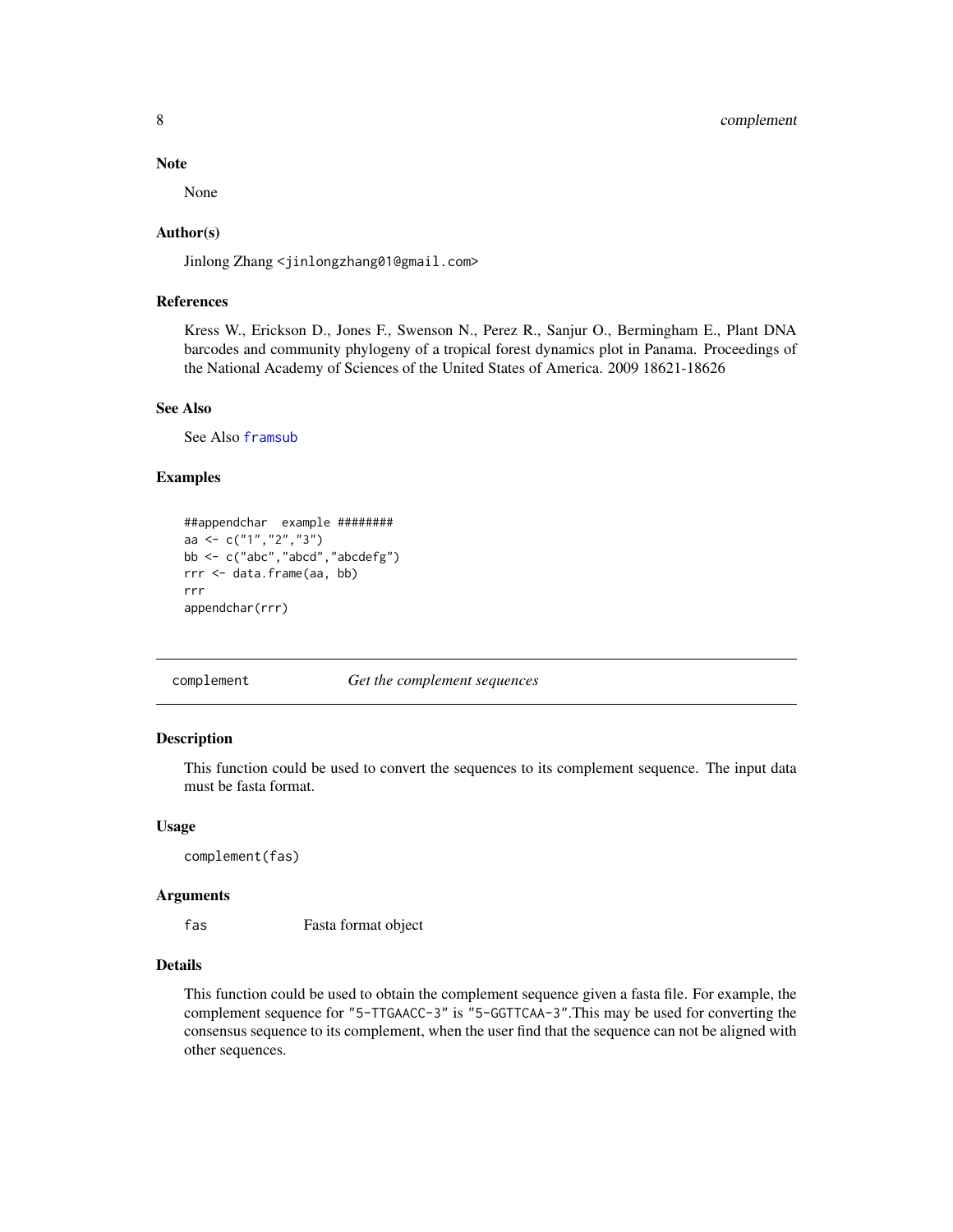#### <span id="page-8-0"></span>dat2phy 90 and 200 and 200 and 200 and 200 and 200 and 200 and 200 and 200 and 200 and 200 and 200 and 200 and 200 and 200 and 200 and 200 and 200 and 200 and 200 and 200 and 200 and 200 and 200 and 200 and 200 and 200 and

# Value

The complement sequences in fasta format.

#### Author(s)

Jinlong Zhang <jinlongzhang01@gmail.com>

#### References

None

# See Also

[revComp](#page-0-0) for more information.

#### Examples

```
cat(
">No305",
"NTTCGAAAAACACACCCACTACTAAAANTTATCAGTCACT",
file = "dna1.fas", sep = "\n")
sequence <- read.fasta("dna1.fas")
```

```
complement(sequence)
unlink("dna1.fas")
```
<span id="page-8-1"></span>dat2phy *Convert dataframe to phylip format*

#### Description

Convert dataframe to phylip format

# Usage

```
dat2phy(input, write = TRUE)
```
# Arguments

| input | data frame with the first column the names of the sequence's and the second |
|-------|-----------------------------------------------------------------------------|
|       | column the sequences                                                        |
| write | Write the file to disk.                                                     |

# Details

Convert dataframe to phylip format, whose first column are the names of the sequence's and the second column the sequences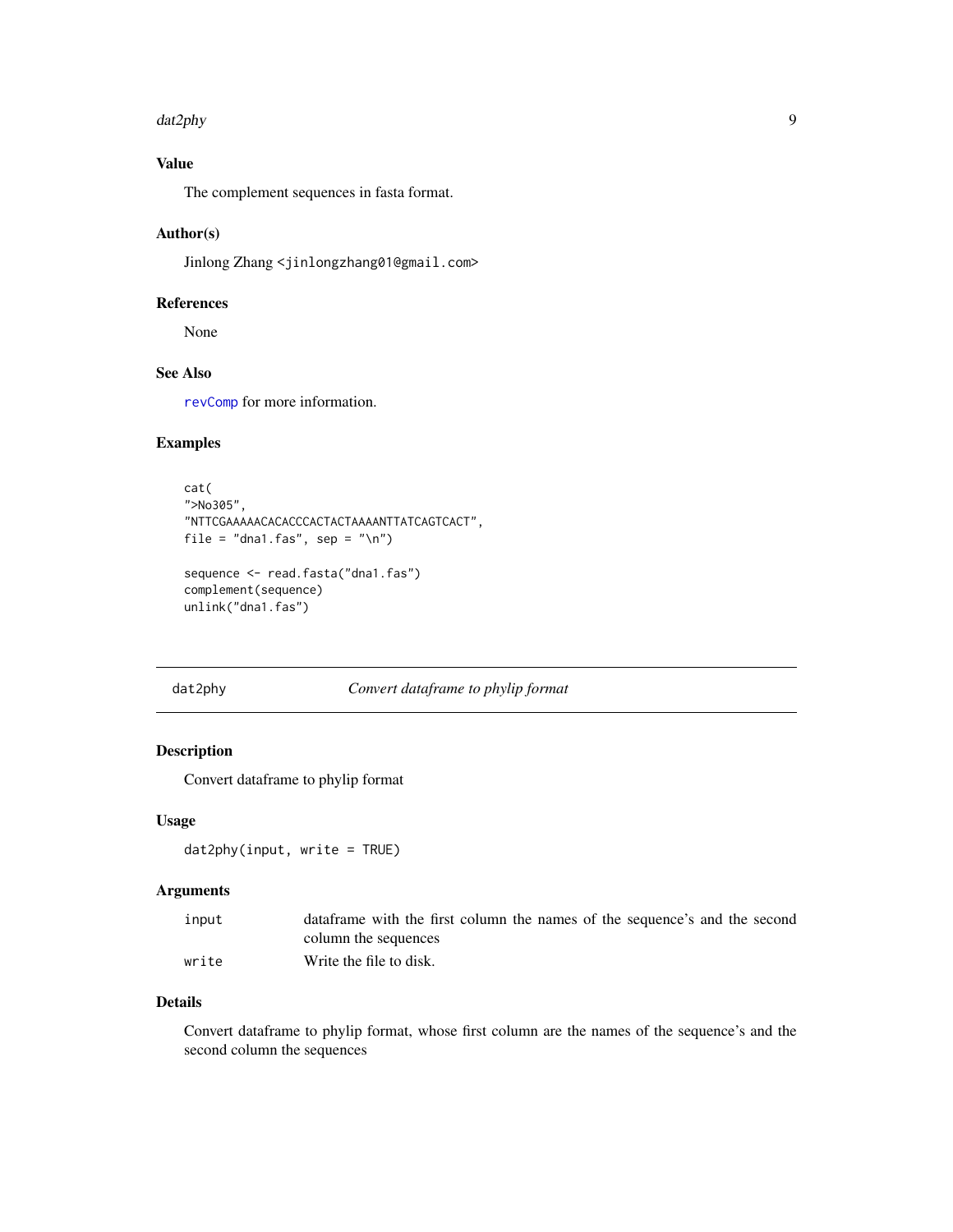# Value

A vector of phylip format.

#### Note

None

# Author(s)

Jinlong Zhang <jinlongzhang01@gmail.com>

# References

Kress W., Erickson D., Jones F., Swenson N., Perez R., Sanjur O., Bermingham E., Plant DNA barcodes and community phylogeny of a tropical forest dynamics plot in Panama. Proceedings of the National Academy of Sciences of the United States of America. 2009 18621-18626

# See Also

See Also [phy2dat](#page-22-1)

#### Examples

```
##dat2phy example ########
##Convert dataframe to phylip object
dir <- system.file("extdata", package = "phylotools")
setwd(dir)
test <- read.phylip("matK.phy")
test2 <- phy2dat(test)
dat2phy(test2)
```
<span id="page-9-1"></span>del.tree.tip *Randomly Delete tree tip labels*

# Description

This function will randomly deleting tree tip labels, this is an internal function in phylotools

# Usage

del.tree.tip(tree, n)

#### Arguments

| tree | The phylogenetic tree        |
|------|------------------------------|
| n    | Number of tips to be deleted |

<span id="page-9-0"></span>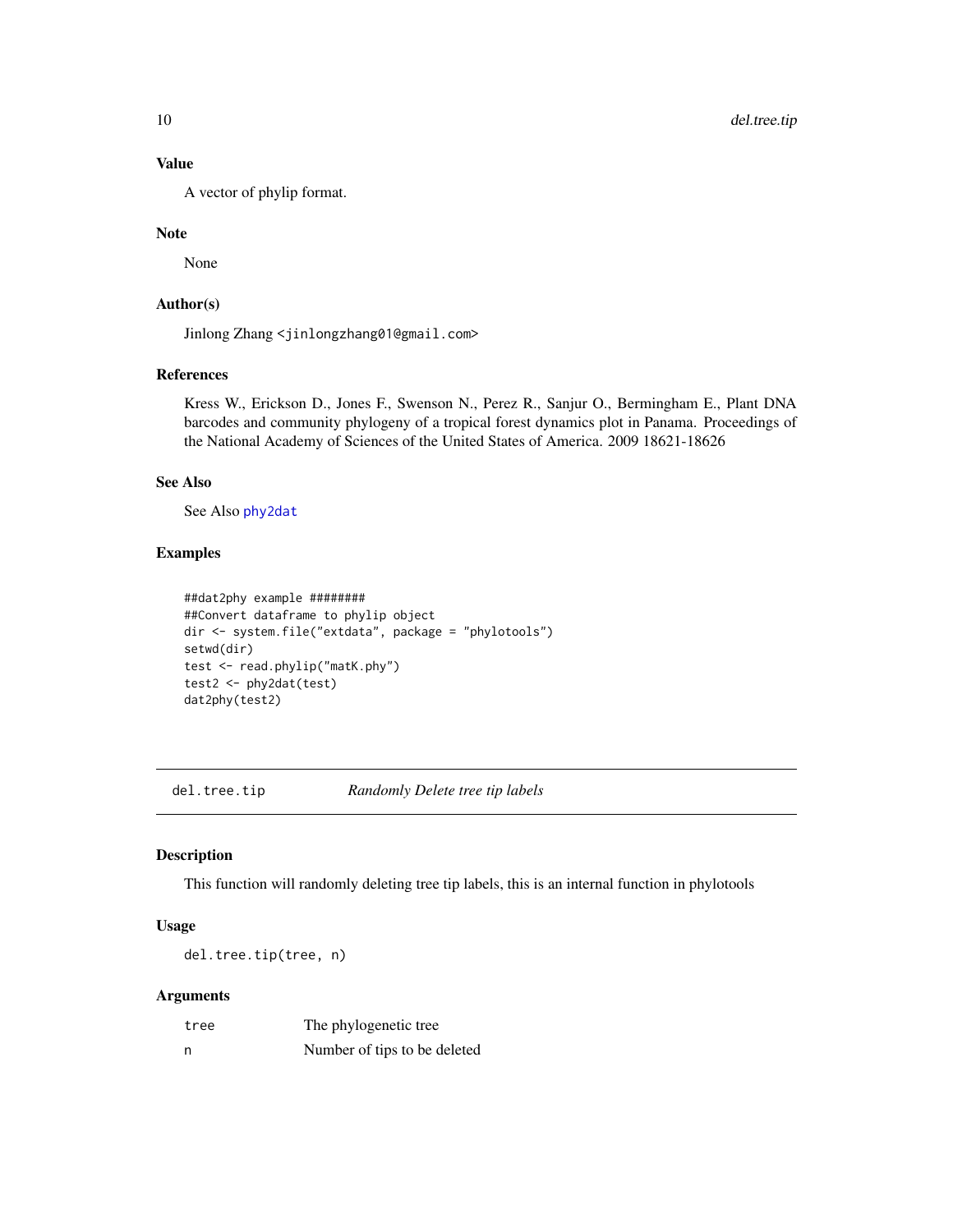#### <span id="page-10-0"></span>dimension and the contract of the contract of the contract of the contract of the contract of the contract of the contract of the contract of the contract of the contract of the contract of the contract of the contract of

# Value

The phylogenetic tree in class 'phylo'

#### Author(s)

Jinlong Zhang < jinlongzhang01@gmail.com >

#### References

To be added

# See Also

[help](#page-0-0)

#### Examples

```
data(bird.orders)
del.tree.tip(bird.orders, 4)
```
dimension *Get the dimension of the matrix defined by "XnYm" labels*

# Description

This is an internal function for handling "XnYm" labels, users do not need to call this function directly.

# Usage

dimension(x, unique = FALSE, sort = FALSE)

# Arguments

| X      | A vector contain the "XnYm" labels               |
|--------|--------------------------------------------------|
| unique | Logical, remove the duplicated value             |
| sort   | Logical, whether to sort the value in the result |

# Value

A list with the rows or columns

#### Author(s)

Jinlong Zhang < jinlongzhang01@gmail.com >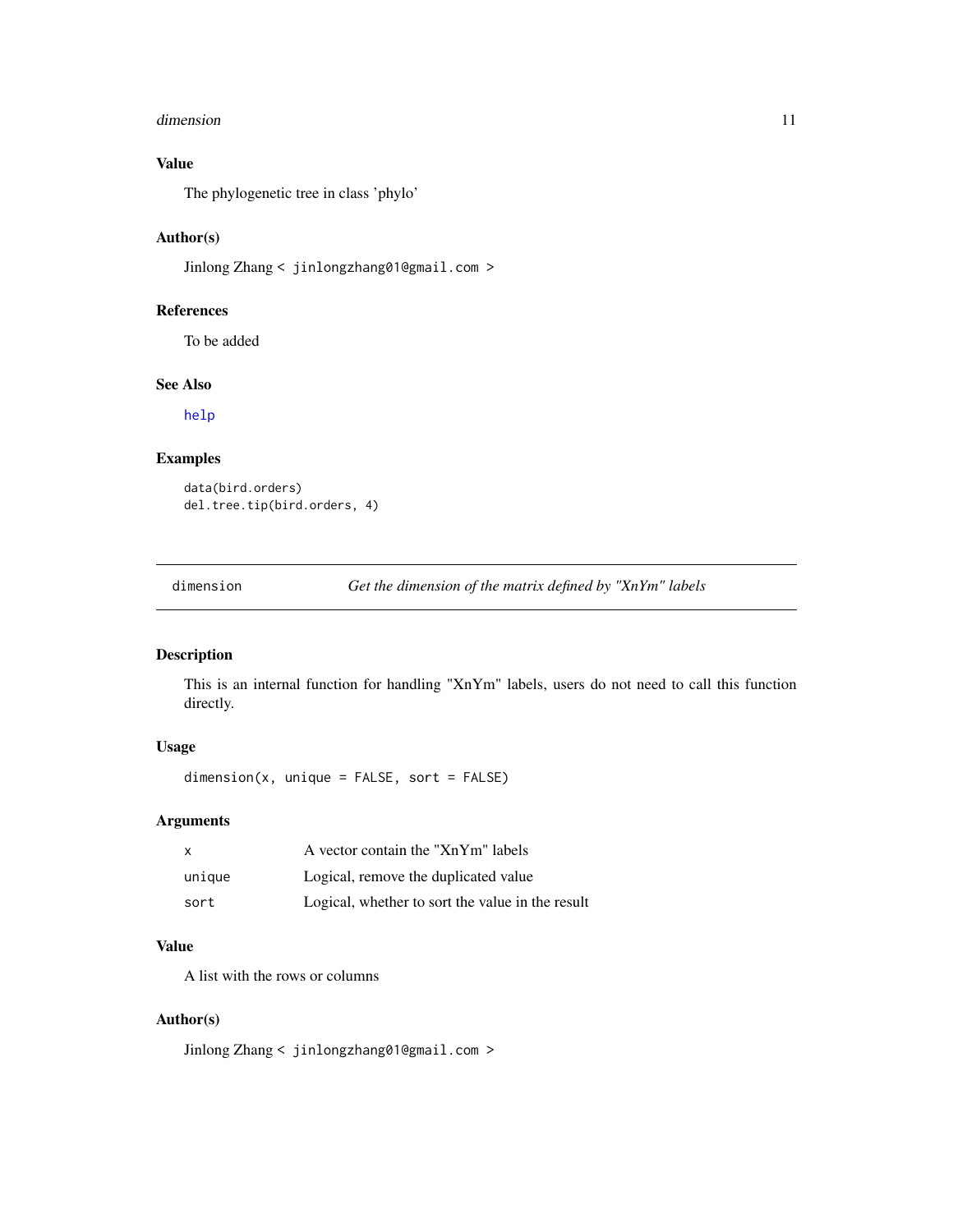#### <span id="page-11-0"></span>12 edgesub

#### See Also

[imagevect](#page-18-1)

#### Examples

dimension(c("X1Y4","X33Y56"))

<span id="page-11-1"></span>edgesub *Substitute character for a sequence from both sides.*

# Description

Substitute character for a sequence from both sides without changing the internal matched characters.

# Usage

```
edgesub(x, pattern = "-", replacement = "?")
```
# Arguments

| $\mathsf{x}$ | The input DNA sequence.                      |
|--------------|----------------------------------------------|
| pattern      | The character that to be substitute.         |
| replacement  | The character that will replace the pattern. |

#### Details

None.

# Value

This function will return to the substituted pattern of the input DNA sequence.

# Note

None

# Author(s)

Jinlong Zhang <jinlongzhang01@gmail.com>

# References

Kress W., Erickson D., Jones F., Swenson N., Perez R., Sanjur O., Bermingham E., Plant DNA barcodes and community phylogeny of a tropical forest dynamics plot in Panama. Proceedings of the National Academy of Sciences of the United States of America. 2009 18621-18626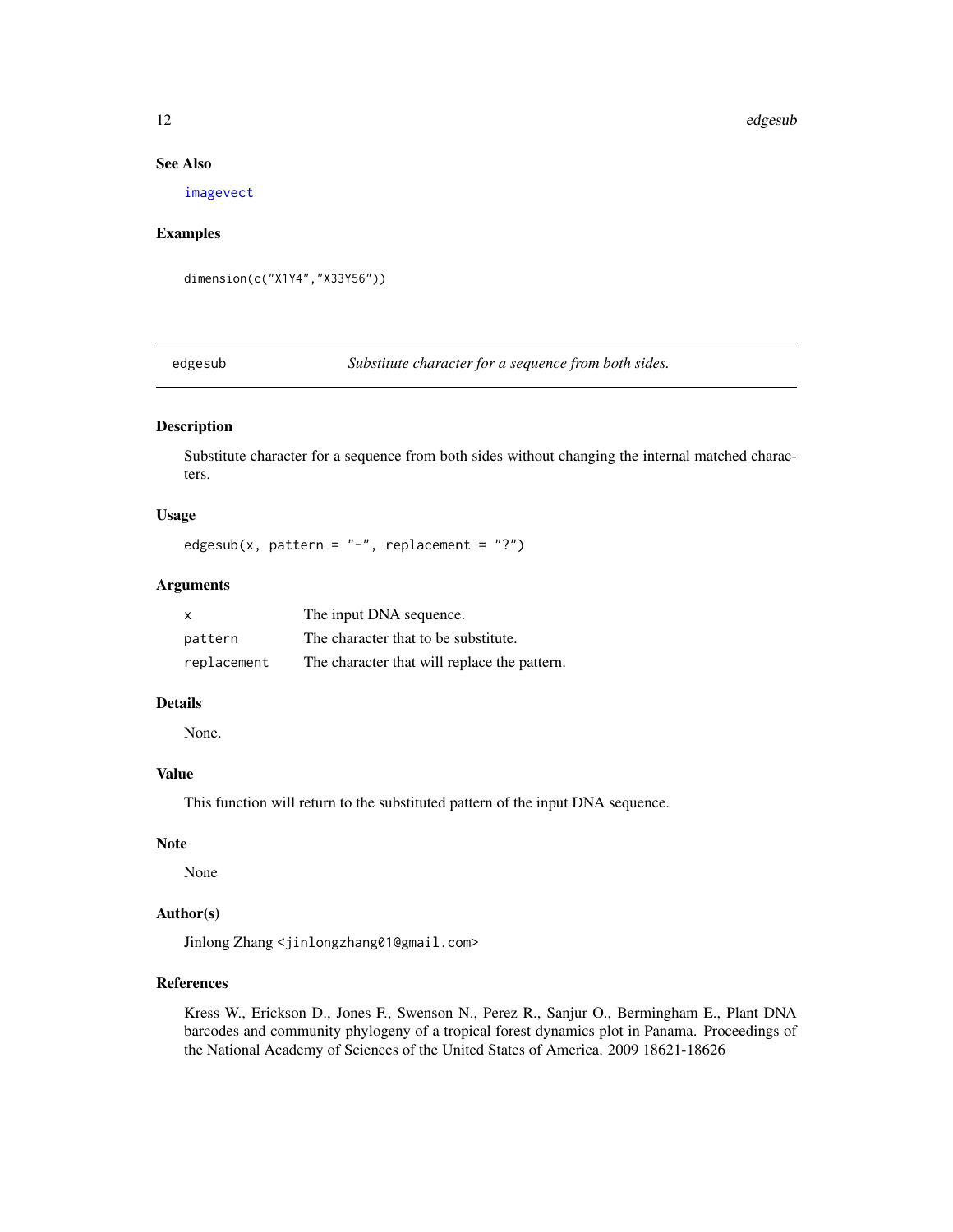#### <span id="page-12-0"></span>fasta.split 13

# See Also

See Also [framsub](#page-15-1), for substitution of a dataframe, which is a general application of this function.

#### Examples

```
## edgesub example ########
#### Substitute each terminal of the sequence
dna = "---ATTGCCTTAS--TTTAAAAAACCGTTC-----"
edgesub(dna)
```
fasta.split *Split the fasta object to fasta objects*

# Description

Split the fasta object to fasta objects according to the groups given

#### Usage

fasta.split(fasta, ref, save2disk = FALSE)

# Arguments

| fasta     | The fasta object                                                                                            |
|-----------|-------------------------------------------------------------------------------------------------------------|
| ref       | Data frame with first column of the names of the sequences, the second column<br>which group it belongs to. |
| save2disk | Whether to save the groups of fasta files to separate files                                                 |

# Details

This function may be used to split the trnH-psbA sequences, given the order ( usually APGIII ) it belongs to.

# Value

Returns a list, indicate the groups for the sequences

# Author(s)

Jinlong Zhang <jinlongzhang01@gmail.com>

#### References

Non.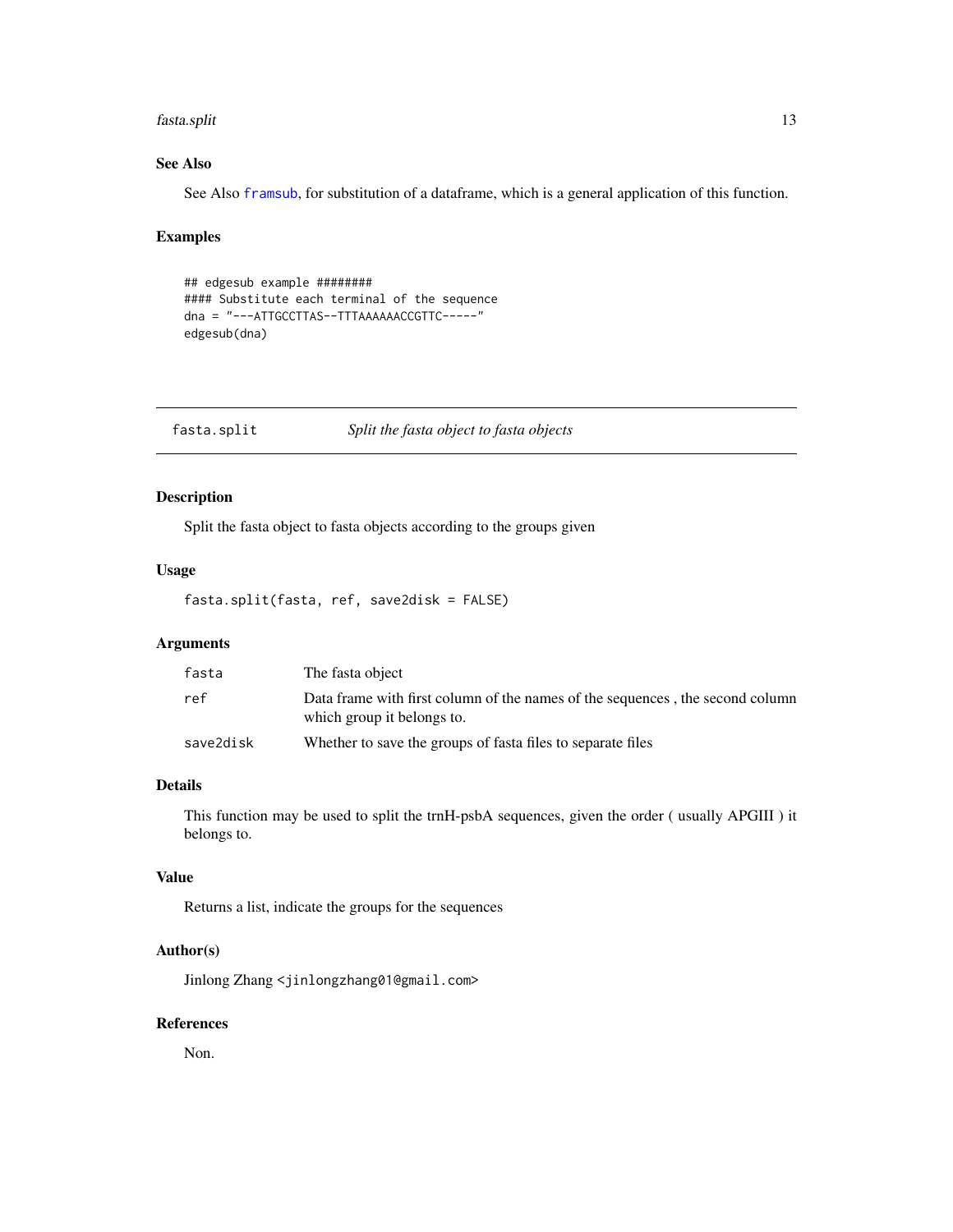<span id="page-13-0"></span>14 fmatch

# See Also

[rename.fasta](#page-31-1)

# Examples

```
library(seqRFLP)
## loading data
data(fil.fas)
## Get the names of the sequences
col1 <- gnames.fas(fil.fas)
## Generating new names
col2 \leftarrow paste("seq", 1:length(col1), sep = "")
reftable.rename <- data.frame(col1, col2)
renamed <- rename.fasta(fil.fas, reftable.rename)
##Generate split factor levels.
index <- rep(NA, length(col2))
level1 \leq seq(1, length(col2), by = 2)
index[level1] <- 1
index[-level1] <- 2
## Reference table
reftable.split <- data.frame(col2, index)
## split the fasta object
fasta.split(renamed, reftable.split)
```
<span id="page-13-1"></span>fmatch *Find the matching index*

# Description

Find the matching index

# Usage

fmatch(dna, pattern = "")

#### Arguments

| dna     | A character string including the DNA sequence.       |
|---------|------------------------------------------------------|
| pattern | A character to be used in matching the DNA sequence. |

# Details

None.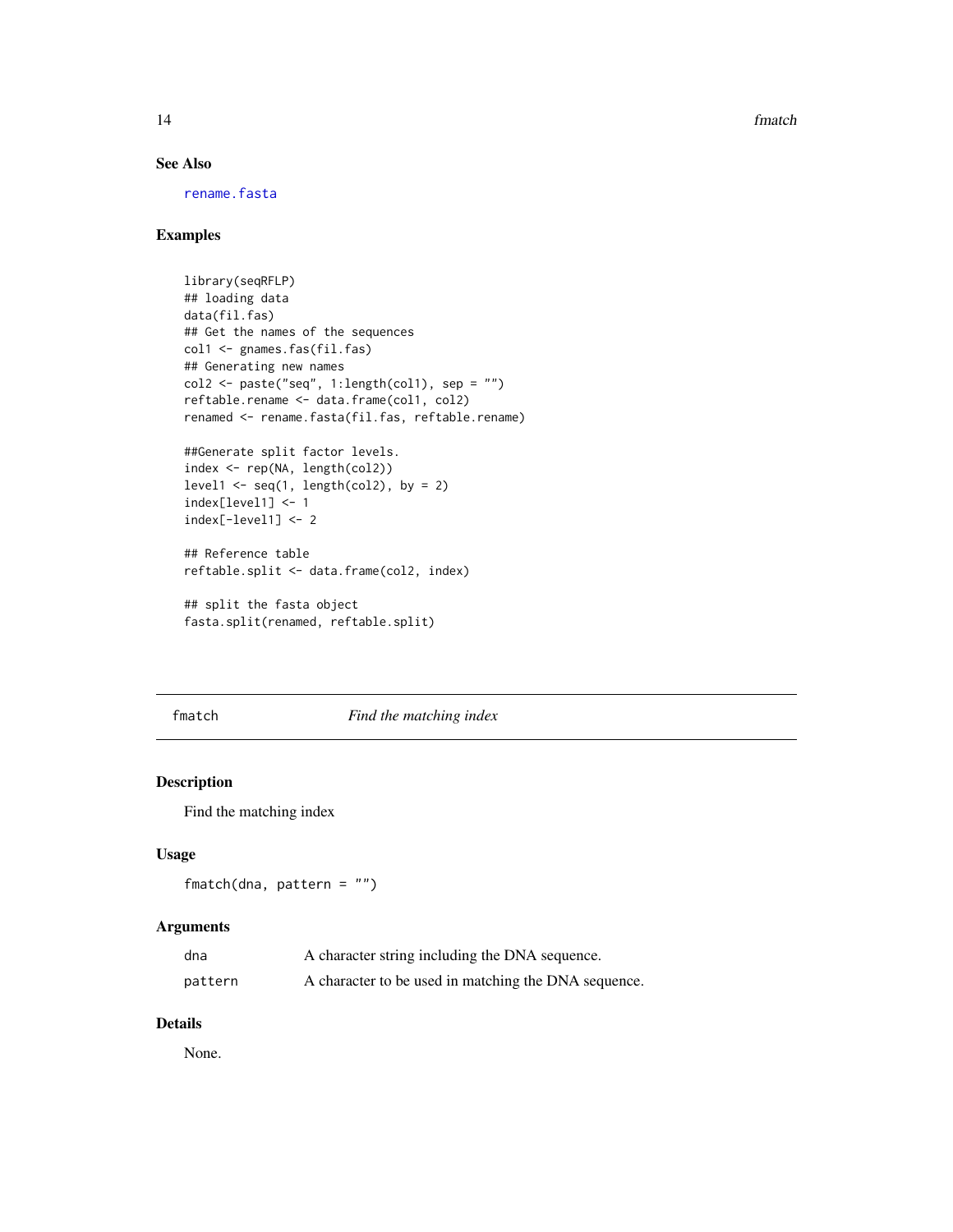#### <span id="page-14-0"></span>formatXY  $15$

# Value

The max number the input character could be matched from left to right.

#### Note

None

#### Author(s)

Jinlong Zhang <jinlongzhang01@gmail.com>

#### References

Kress W., Erickson D., Jones F., Swenson N., Perez R., Sanjur O., Bermingham E., Plant DNA barcodes and community phylogeny of a tropical forest dynamics plot in Panama. Proceedings of the National Academy of Sciences of the United States of America. 2009 18621-18626

#### See Also

See Also [edgesub](#page-11-1) for a general application of this function.

# Examples

```
### fmatch example ########
dna = "---ATTGCCTTAS--TTTAAAAAACCGTTC-----"
fmatch(dna, "-")
```
formatXY *Formating XY label*

# Description

Add "0" in characters where should be added, inorder to make the character labels sortable.

#### Usage

formatXY(x)

# Arguments

x A character vector containing the labels in "XnYm" format

### Details

This function will add "0" before the number 'n' if it has fewer characters than the number that has more characters in the same position. Only then the elements "XnYm" in the label vector could be sorted.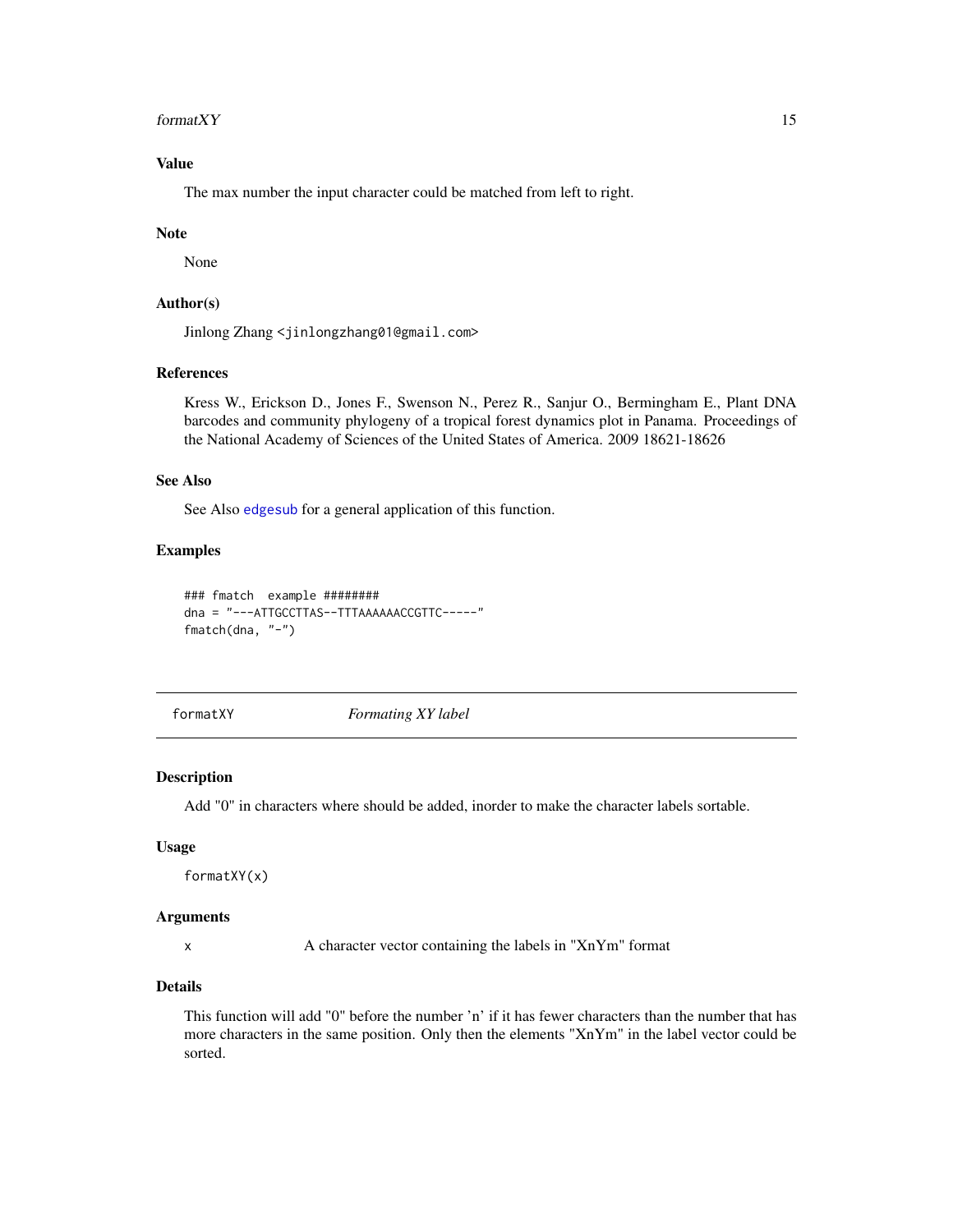#### <span id="page-15-0"></span>16 framsub

#### Author(s)

Jinlong Zhang < jinlongzhang01@gmail.com >

#### See Also

[imagevect](#page-18-1)

#### Examples

formatXY(c("X1Y1","X33Y567"))

<span id="page-15-1"></span>

framsub *Pattern of substitutions of a dataframe.*

#### Description

This function will replace the specified character in the egde of each element to the replacement character of the second column of the input dataframe.

#### Usage

framsub(x, pattern =  $"$ -", replacement = "?")

#### Arguments

| X           | The input dataframe.        |
|-------------|-----------------------------|
| pattern     | A character to be matched.  |
| replacement | A character to be replaced. |

#### Details

This is a general application of the function [edgesub](#page-11-1).The only the matched characters at the egde of the input DNA string will be replaced.

#### Value

A dataframe with the matched characters at the two edges replaced.

#### Author(s)

Jinlong Zhang <jinlongzhang01@gmail.com>

# References

Kress W., Erickson D., Jones F., Swenson N., Perez R., Sanjur O., Bermingham E., Plant DNA barcodes and community phylogeny of a tropical forest dynamics plot in Panama. Proceedings of the National Academy of Sciences of the United States of America. 2009 18621-18626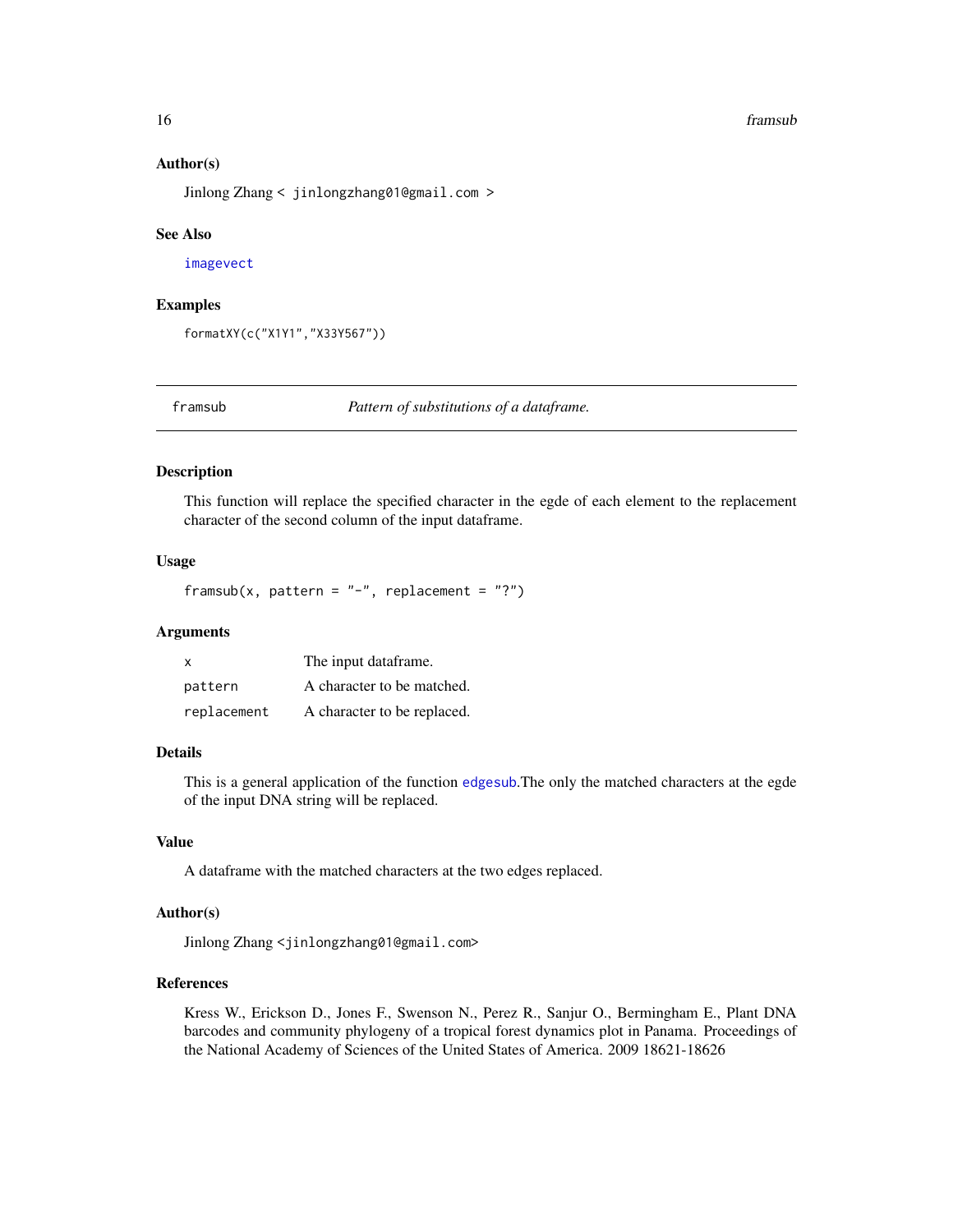<span id="page-16-0"></span>gini 17

# See Also

See Also [edgesub](#page-11-1)

# Examples

```
##framsub example ########
dir <- system.file("extdata", package = "phylotools")
setwd(dir)
testphy <- read.phylip("rbcla.phy")
testdat <- phy2dat(testphy)
framsub(testdat)
```
# <span id="page-16-1"></span>gini *Gini coefficient of inequality*

# Description

The Gini coefficient of inequality

### Usage

gini(x)

#### Arguments

x A numeric vector

#### Details

Gini coefficient is a measure of inequality. Gini coefficient is based on Lorenz's curve, and the range of this coefficient is between 0 and 1. The more lower the value, the more equality the distribution is. The algorithm of this function is directly adopted from package "ineq" by Achim Zeileis.

# Author(s)

Jinlong Zhang < jinlongzhang01@gmail.com >

# References

F A Cowell: Measurement of Inequality, 2000, in A B Atkinson / F Bourguignon (Eds): Handbook of Income Distribution, Amsterdam

# See Also

[meangini](#page-21-1)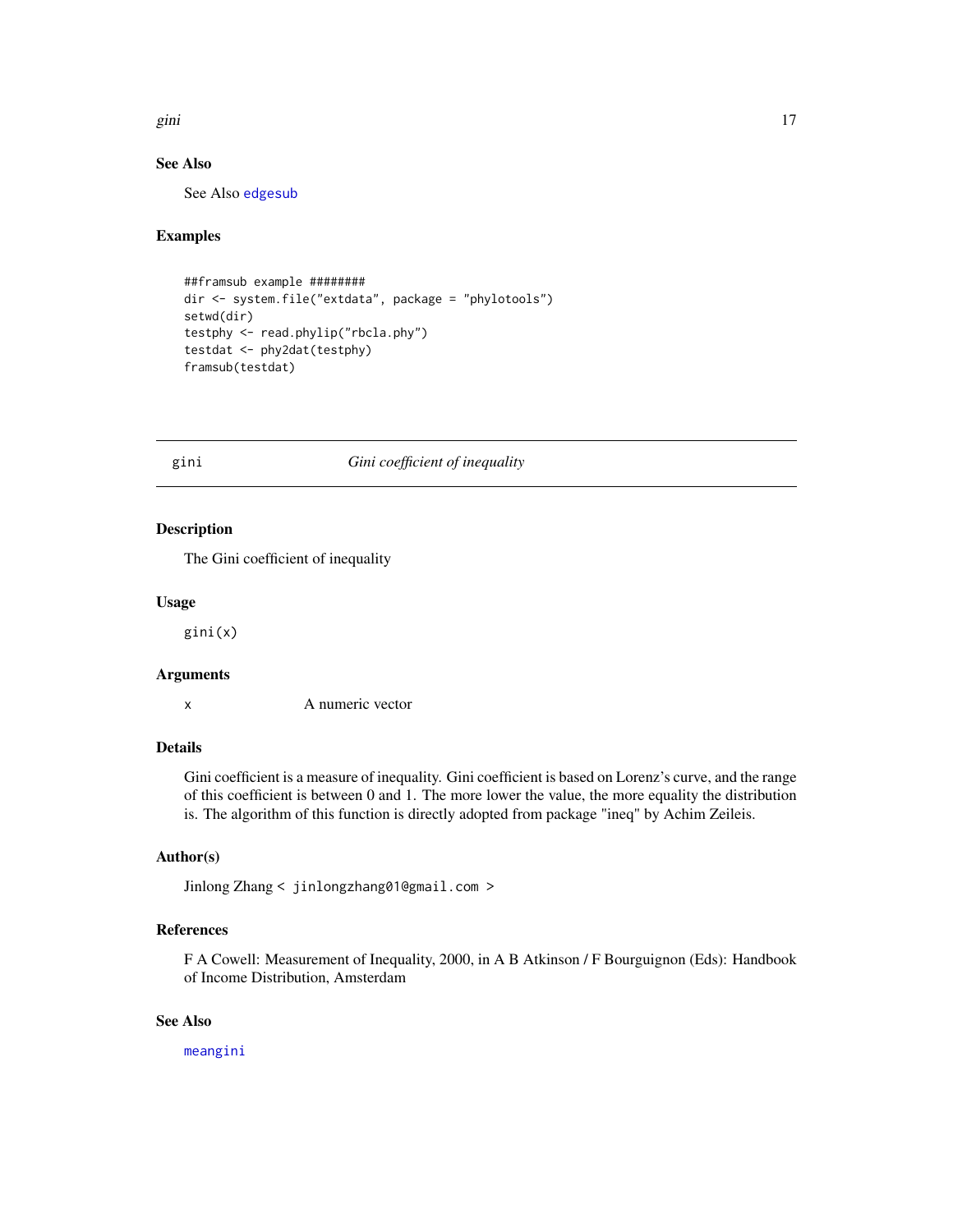<span id="page-17-0"></span>18 hereorder and the state of the state of the state of the state of the state of the state of the state of the state of the state of the state of the state of the state of the state of the state of the state of the state

#### Examples

### 0.3076923 gini(c(1,3,2,1,1,1,4))

hcreorder *Reorder the height for hclust object*

### Description

This function could be used to reorder the height values in hclust objects, especially when the hclust object was generated by as.hclust.phylo() in package ape. Since the method rect.hclust() or cutree() could not be applied to the hclust objected generated by ape before the height of the nodes be sorted in a increase order.

#### Usage

hcreorder(x)

#### Arguments

x object in class hclust.

# Details

It should be note that if the height of the nodes are not sorted in increasing order, the rect.hclust() or cutree() will give wrong results. If the hclust object is generated by hclust() on distance matrix, there is no need to call this function. However, as hclust object was specified manually, or if generated using ape from a phylogenetic tree using as.hclust.phylo, you may have to call hcreorder first to reorder the heights of nodes. It should be noted that the merge matrix in hclust has also been regenerated according the definition of hclust object.

# Value

hclust object with heights been reordered

#### Author(s)

Jinlong Zhang <jinlongzhang01@gmail.com>

# References

None.

# See Also

[hclust](#page-0-0),[cutree](#page-0-0),[rect.hclust](#page-0-0)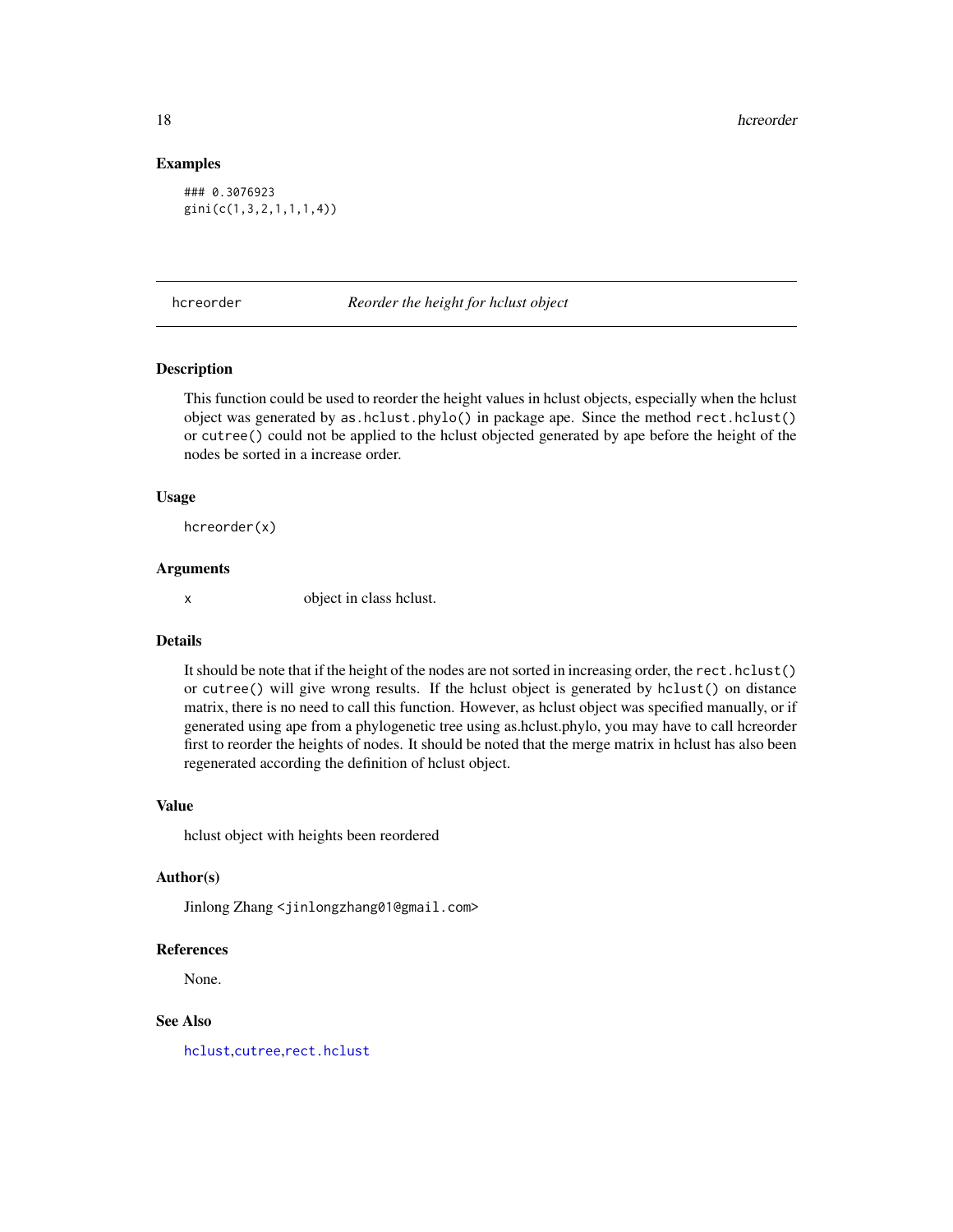#### <span id="page-18-0"></span>imagevect and the contract of the contract of the contract of the contract of the contract of the contract of the contract of the contract of the contract of the contract of the contract of the contract of the contract of

#### Examples

```
### help file for hreorder()
### load ape library
library(ape)
data(bird.orders)
### convert the bird.orders to class hclust
bird.hclust <- as.hclust(multi2di(bird.orders))
### ready to draw tree/dendrograms
par(mfrow = c(1,3))### plot phylogenetic tress
plot(bird.orders, direction = "downwards", cex = 1.5)
### the wrong results, because of the unordered height in hclust
### plot the bird.hclust
plot(bird.hclust, hang = -1 )
### add rectangles to the plot
rect.hclust(bird.hclust, k = 4)
### the proper results.
### reorder the hclust object
bird.hclust.ordered <- hcreorder(bird.hclust)
### plot the reordered hclust object
plot(bird.hclust.ordered, hang = -1 )
### add rectangles to the plot
rect.hclust(bird.hclust.ordered, k = 4)
### call cutree to divide the taxon to groups/clades
cutree(bird.hclust.ordered, k = 4)## Not run
```
imagevect *Image plot of a numeric vector*

#### Description

An image plot of a vector given the labels in "XnYn" in format.

#### Usage

```
imagevect(x, labels, contour = FALSE, gridsize = 20, axes = TRUE, nlabx = 5, nlaby = 5, ...)
```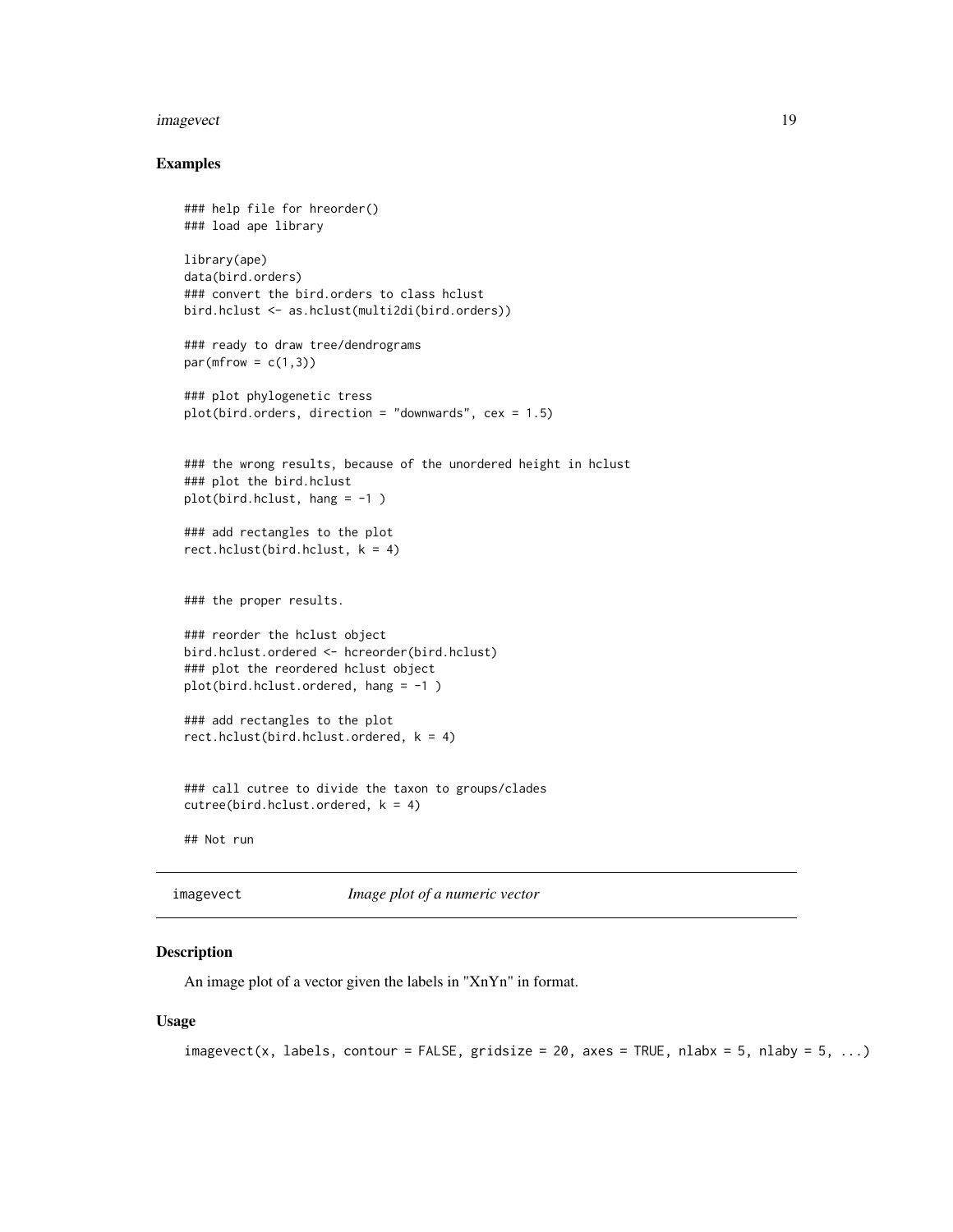# Arguments

| X        | A numeric vector representing the value for each quadrat.                                                                                                                |  |
|----------|--------------------------------------------------------------------------------------------------------------------------------------------------------------------------|--|
| labels   | A character vector representing the row and column for each value in x. Should<br>be in format "X10Y5", which is account for column 10 (X = 10), and row 5(Y<br>$= 5$ ). |  |
| contour  | Whether to add contour lines to the existing image plot.                                                                                                                 |  |
| gridsize | Size for each quadrat or grid                                                                                                                                            |  |
| axes     | Whether to draw axes for the plot                                                                                                                                        |  |
| nlabx    | Number of labels to be added to the x axis                                                                                                                               |  |
| nlaby    | Number of labels to be added to the y axis                                                                                                                               |  |
| $\cdots$ | Further arguments to passed on for plotting                                                                                                                              |  |

# Details

This function will automatically sort the values in vector according to the information of rows and columns that extracted from labels, and subsequently build a matrix for invoking the image.plot function in "fields" package. The labels must be in "XnYn" format, and must be in the same length with vec.

# Value

Image plot for the vector.

# Author(s)

Jinlong Zhang < jinlongzhang01@gmail.com >

#### References

None

```
x < - rnorm(600)
labmat <- expand.grid(paste("X",1:30, sep = ""), paste("Y", 1:20, sep = ""))
lab \leftarrow paste(labmat[,1], labmat[,2], sep = "")imagevect(x, labels = lab, col = cm.colors(10))
```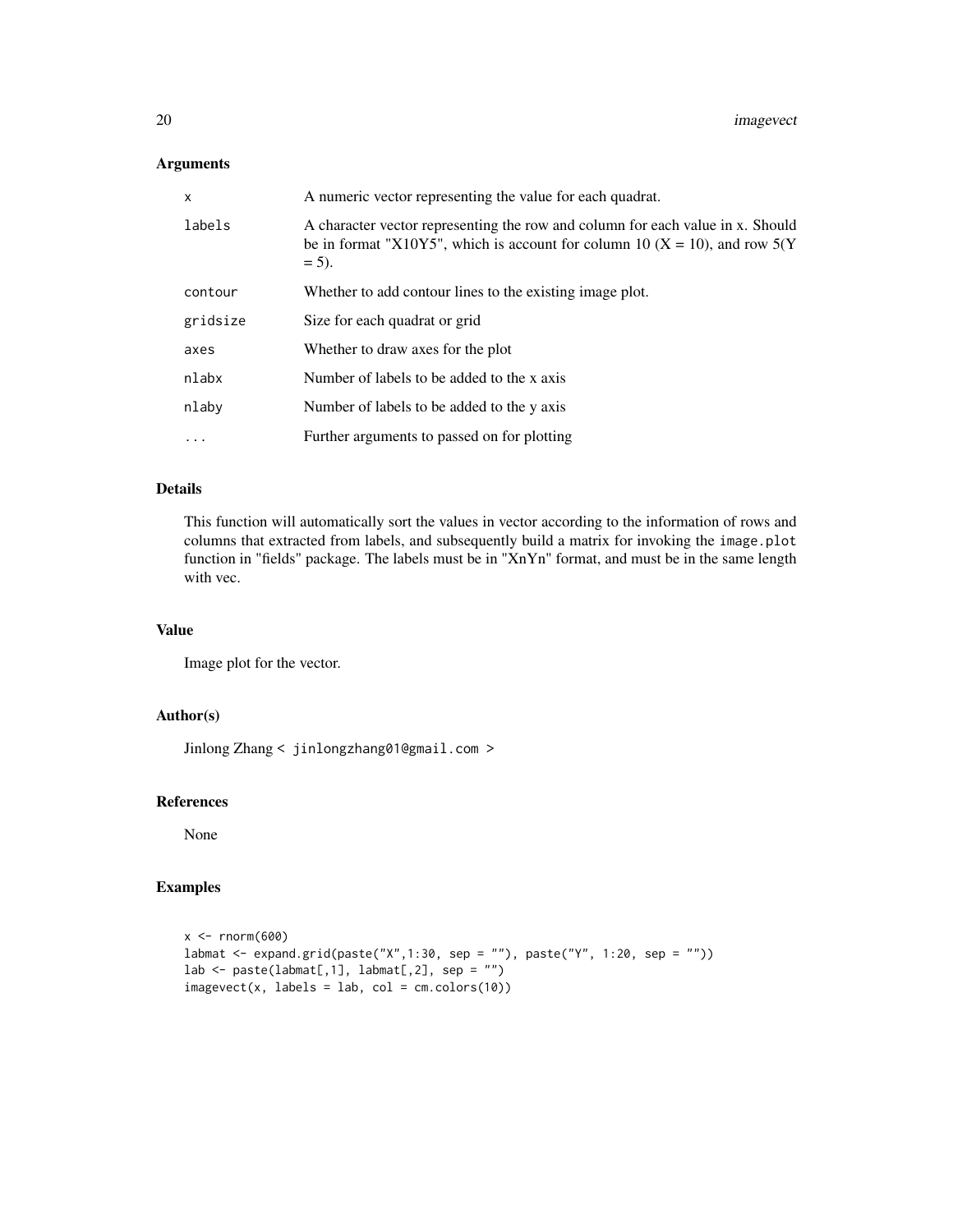<span id="page-20-0"></span>

This function could be applied to calculate the inequality of a given time.

# Usage

```
inequality(tree, subtree, h, detail = FALSE)
```
# Arguments

| tree    | The phylogenetic tree, in class 'phylo' as defined in ape                         |
|---------|-----------------------------------------------------------------------------------|
| subtree | The phylogenetic tree, usually the original 'tree' with some of the tips removed. |
| h.      | Numeric: The given time                                                           |
| detail  | Logical, the time                                                                 |

# Details

The inequality of the insufficient sampling is evaluated by Gini coefficient with a range of  $c(0, 1)$ . If the value equals to zero, a ideally equality observed; if the values equals to 1, a extremely inequality observed.

# Author(s)

Jinlong Zhang < jinlongzhang01@gmail.com >

# References

To be added

```
data(bird.orders)
rtr1 <- del.tree.tip(bird.orders,3)
inequality(bird.orders, rtr1[[1]], h = 25.25103)
```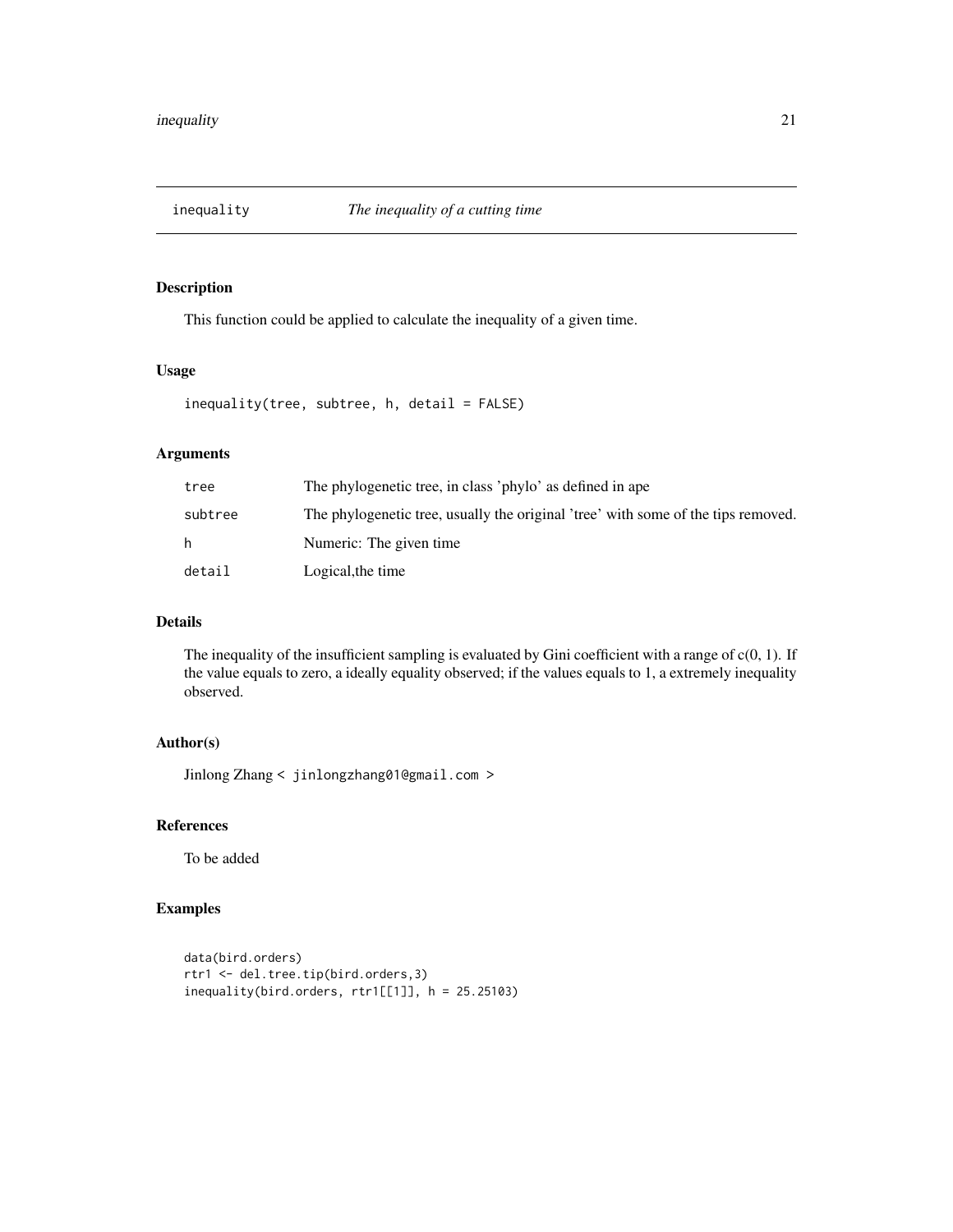<span id="page-21-1"></span><span id="page-21-0"></span>

Calculating the inequality of clade insufficient sampling Gini coefficient using Monte Carlo simulations

#### Usage

meangini(tree, subtree, times = 1000, plot = FALSE)

#### Arguments

| tree    | A phylogenetic tree in class 'phylo' as in package 'ape'                         |
|---------|----------------------------------------------------------------------------------|
| subtree | A phylogenetic tree in class 'phylo', but have fewer tips than the input 'tree'. |
| times   | Times for calculating the Gini coefficient                                       |
| plot    | Whether to plot the cutting pattern and the histogram                            |

# Details

This function could be used to calculating the inequality of clade insufficient sampling. The inequality can be measured by Gini coefficient, which is frequently used in economy. The Gini coefficient is based on Lorenz's curve, and the range of this coefficient is between 0 and 1. The more lower the value, the more equality the distribution is. A random time between the oldest node and the latest node in the phylogenetic tree was generated, and the phylogenetic tree was divided into two to n clades according to the time. For each clade in each "cutting" pattern, number of tips that can not be found in the perfect phylogenetic tree was recorded as number of "missing" tips. The number of missing tips was further divided by the number of expectation in the clade in perfect sampling tree. This ratio was calculated for each clade.The Gini coefficient was calculated for these values to represent the inequality of species that not included among clades. This procedure will be replicated for 1000 times in default and require intensively computationally power, this may last for minutes, even in handling small phylogenetic trees. Therefore, please be patient on the time consuming task.

#### Value

returns a list with the first the mean for all value, and the second a vector representing the all Gini coefficient for each randomly cutting pattern.

# Note

This function require intensive computationally power, and can be very slow during handling large phylogenies.

#### Author(s)

Jinlong Zhang < jinlongzhang01@gmail.com >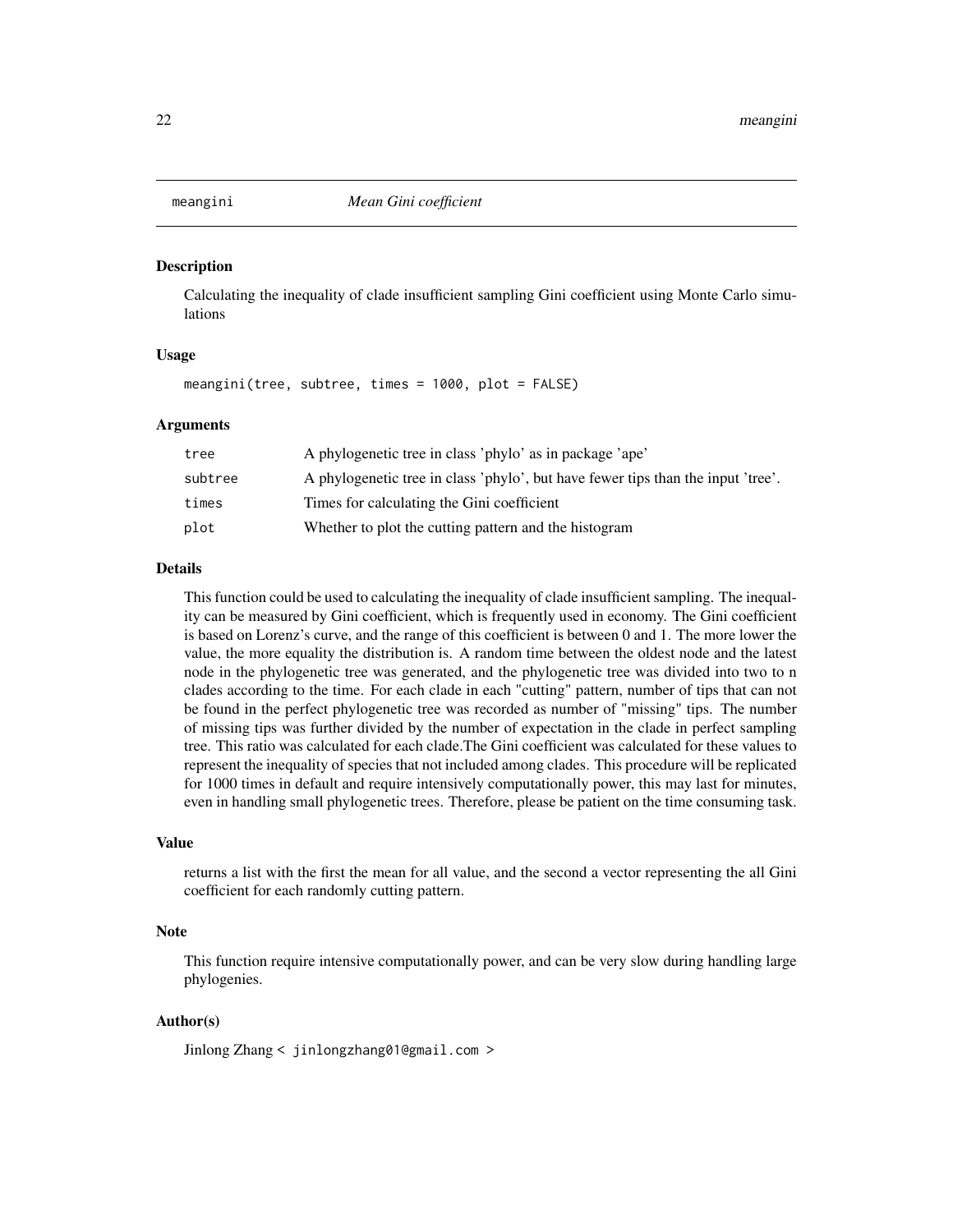#### <span id="page-22-0"></span>phy2dat 23

#### References

Jinlong Zhang, Nathan Swenson, Xiangcheng Mi, Jihong Huang, Keping Ma, The imperfect sampling and the accuracy of phylogenetic patterns in communities.

# See Also

[gini](#page-16-1)

# Examples

```
data(bird.orders)
to.drop <- c("Craciformes", "Galliformes", "Gruiformes")
dropped <- drop.tip(bird.orders, to.drop)
meangini(tree = bird.orders, subtree = dropped, times = 10, plot = TRUE)
meangini(tree = bird.orders, subtree = dropped, times = 50, plot = TRUE)
meangini(tree = bird.orders, subtree = dropped, times = 100, plot = TRUE)
meangini(tree = bird.orders, subtree = dropped, times = 200, plot = TRUE)
```
<span id="page-22-1"></span>phy2dat *Convert phylip file to dataframe*

#### Description

Convert phylip file to dataframe

#### Usage

phy2dat(x)

#### Arguments

x Vector of phylip format generated by Clustal software.

#### Details

Convert phylip file to dataframe. The phylip format vector can be read from local files via read.phylip, or even readLines.

# Value

data frame with the first column the names of the input sequences, and the sequences in the second column.

#### Note

None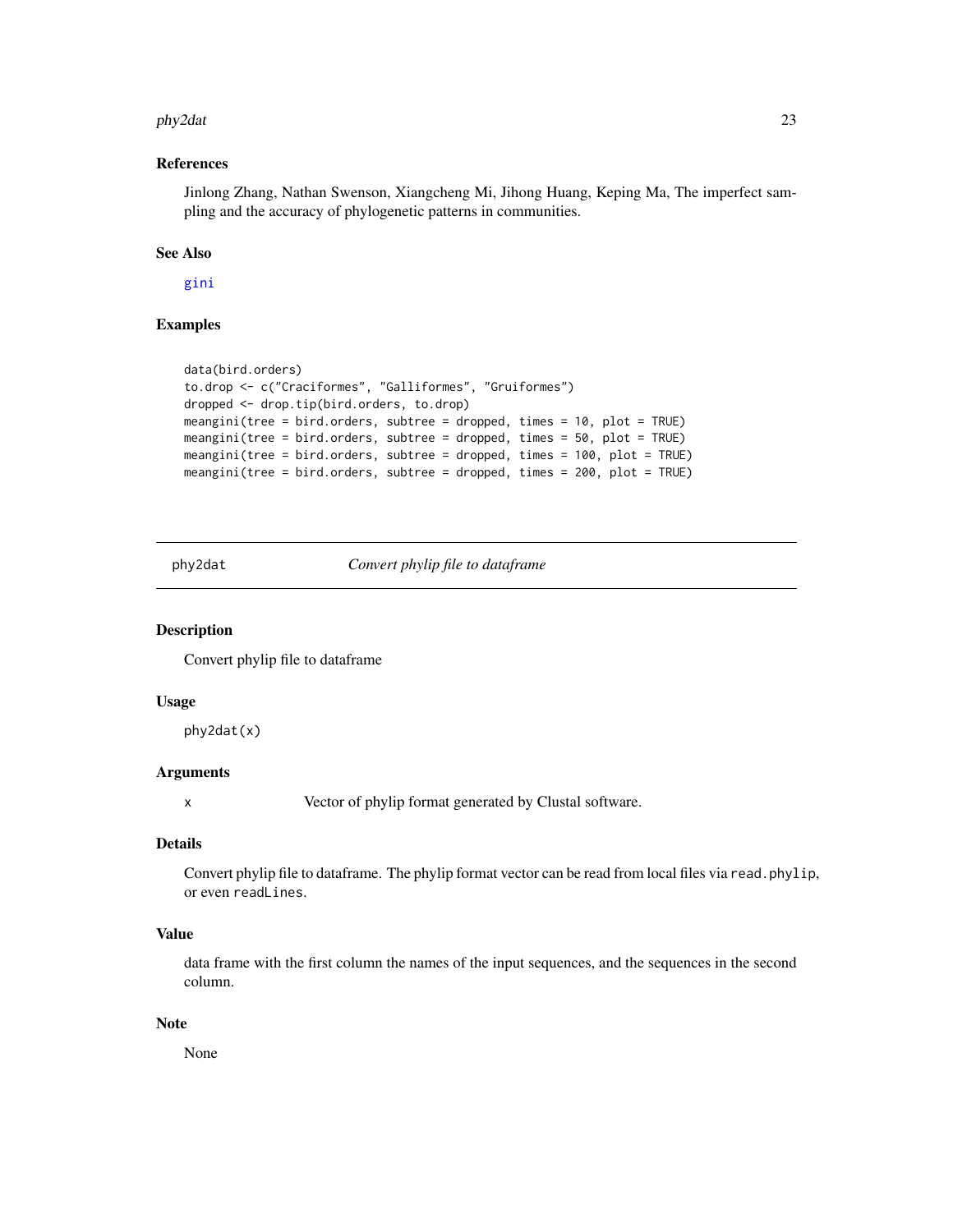#### <span id="page-23-0"></span>Author(s)

Jinlong Zhang <jinlongzhang01@gmail.com>

# References

Kress W., Erickson D., Jones F., Swenson N., Perez R., Sanjur O., Bermingham E., Plant DNA barcodes and community phylogeny of a tropical forest dynamics plot in Panama. Proceedings of the National Academy of Sciences of the United States of America. 2009 18621-18626

# See Also

See Also [read.phylip](#page-30-1)

#### Examples

```
##phy2dat example ########
dir <- system.file("extdata", package = "phylotools")
setwd(dir)
test <- read.phylip("rbcla.phy")
phy2dat(test)
```
<span id="page-23-1"></span>phylocom.comdist *Calculating phylogenetic comdist using Phylocom*

#### Description

This is a wrapper function for phylocom.

# Usage

```
phylocom.comdist(sample = "sample", phylo = "phylo", method = "comdist", aw = TRUE, file = "comdist.tx
```
# Arguments

| sample | Character string, the name of the sample file used in Phylocom                                                   |
|--------|------------------------------------------------------------------------------------------------------------------|
| phylo  | Character string, the name of the "phylo" file used in Phylocom                                                  |
| method | character, only "comdist" or "comdistn"                                                                          |
| aw     | Logical, if TRUE, the comdist will be computed in accounting of abundance.<br>Otherwise, for presence - absence. |
| file   | Result File that to be saved to.                                                                                 |

# Author(s)

Jinlong Zhang < jinlongzhang01@gmail.com >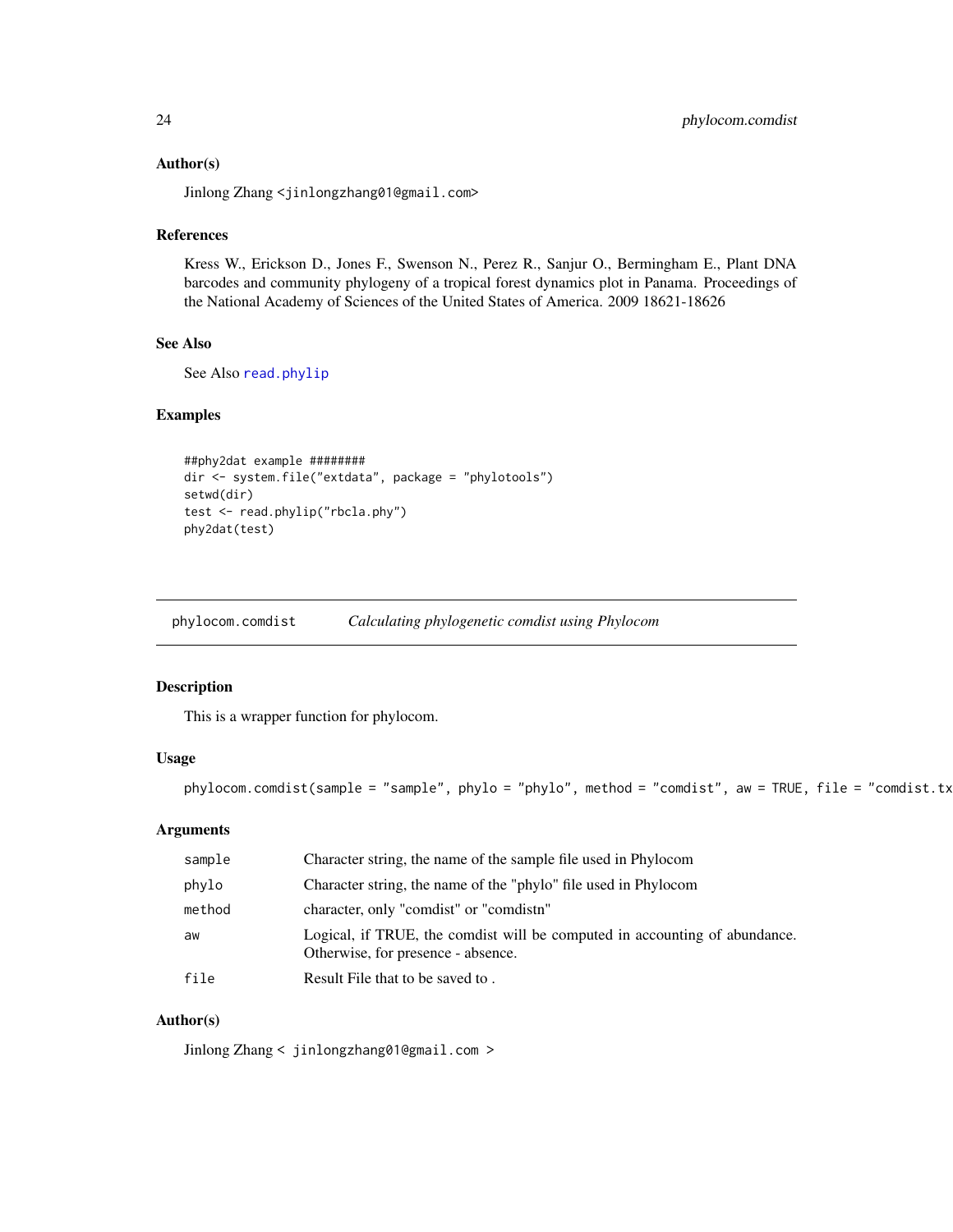# <span id="page-24-0"></span>phylocom.comstruct 25

# References

Campbell Webb, David Ackerly, Steve Kembel (2010) Phylocom software for the analysis of phylogenetic community structure and character evolution (with phylomatic and ecovolve) User S Manual Version 4.1

#### See Also

[phylocom.pd](#page-25-1),[phylocom.comstruct](#page-24-1)

#### Examples

```
### Assume the file sample1 and phylo1 have been saved
### to the R working directory. The phylocom executable
### file has been copied to the same working directory
### Or could be invoked in console by command lines.
### in order to run phylocom in R, simply copy the
### following command:
# i = 1
# phylocom.comdist(sample = paste("sample",i, sep = ""),
# phylo = paste("phylo",i, sep = ""),
# method = "comdist", aw = TRUE,
# file = paste("comdist.aw", i,
# ".txt", sep = ""))
#
```
<span id="page-24-1"></span>phylocom.comstruct *Calculating community phylogenetic structure using Phylocom*

#### Description

This is a wrapper function for phylocom.

# Usage

```
phylocom.comstruct(sample = "sample", phylo = "phylo",
    swapmethod = 2, runs = 999, swaps = 1000,
   aw = TRUE, file = "construct.txt")
```
#### **Arguments**

| sample     | Character string, the name of the sample file used in Phylocom                                                   |
|------------|------------------------------------------------------------------------------------------------------------------|
| phylo      | Character string, the name of the "phylo" file used in Phylocom                                                  |
| swapmethod | Swap method used in phylocom                                                                                     |
| runs       | Times to generating null models                                                                                  |
| swaps      | Times to swap                                                                                                    |
| aw         | Logical, if TRUE, the comdist will be computed in accounting of abundance.<br>Otherwise, for presence - absence. |
| file       | Result File that to be saved to.                                                                                 |
|            |                                                                                                                  |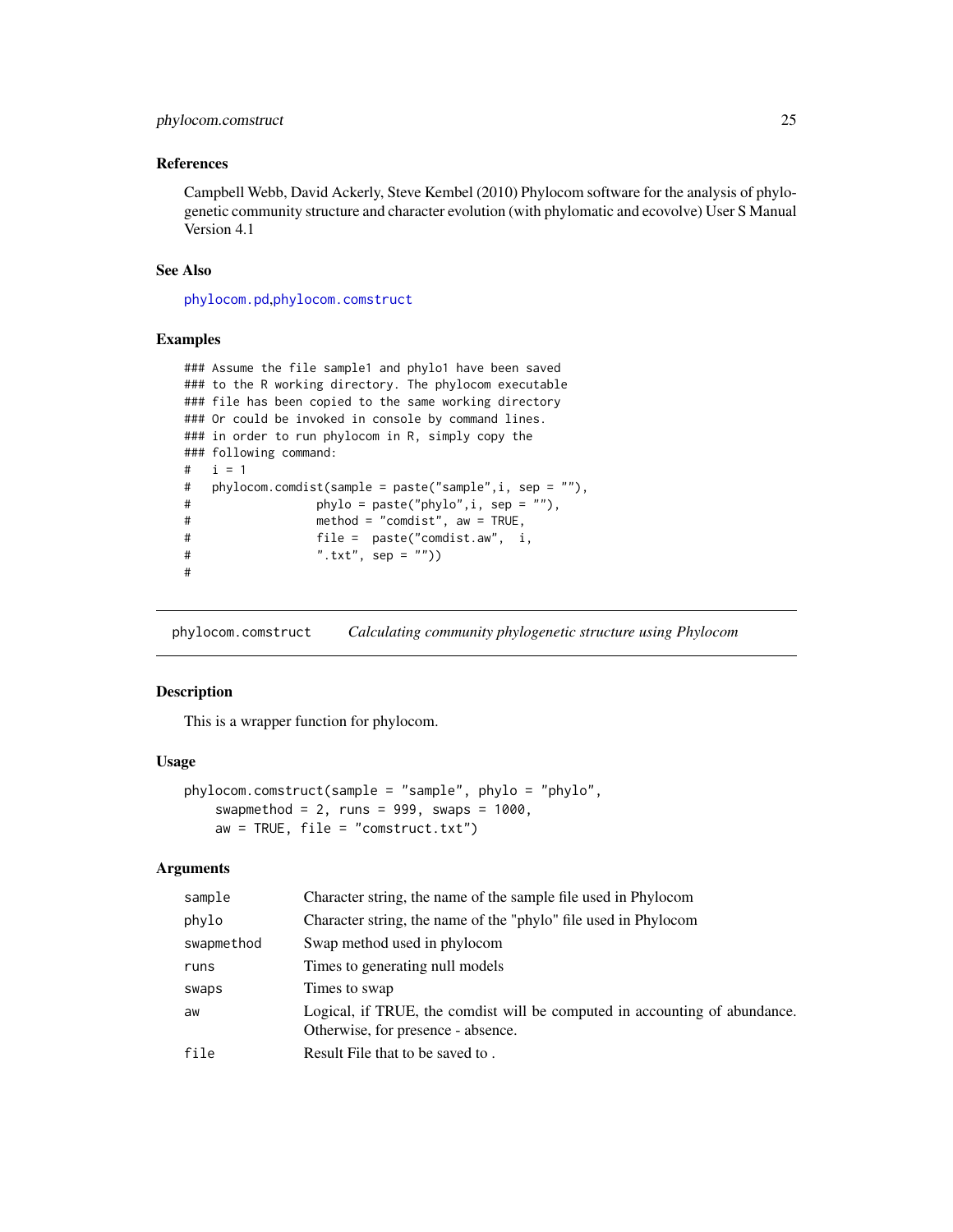#### <span id="page-25-0"></span>Author(s)

Jinlong Zhang < jinlongzhang01@gmail.com >

#### References

Campbell Webb, David Ackerly, Steve Kembel (2010) Phylocom software for the analysis of phylogenetic community structure and character evolution (with phylomatic and ecovolve) User S Manual Version 4.1

# See Also

[phylocom.pd](#page-25-1),[phylocom.comdist](#page-23-1)

#### Examples

```
### Assume the file sample1 and phylo1 have been
### saved to the R working directory.
### The phylocom executable file has been copied
### to the same working directory
### Or could be invoked in console by command lines.
### in order to run phylocom in R, simply copy the
### following command:
# i = 1
# phylocom.comstruct(sample = paste("sample",i, sep = ""),
# phylo = paste("phylo",i, sep = ""),
# swapmethod = 2, runs = 999, swaps = 1000, aw = TRUE,
# file = paste("comstruct.aw", i,".txt", sep = ""))
```

```
phylocom.pd Calculate phylogenetic diversity using Phylocom
```
#### **Description**

This is a wrapper function of phylocom for Calculate phylogenetic diversity using Phylocom

#### Usage

```
phylocom.pd(sample = "sample", phylo = "phylo")
```
#### Arguments

| sample | Character string, the name of the sample file used in Phylocom  |
|--------|-----------------------------------------------------------------|
| phylo  | Character string, the name of the "phylo" file used in Phylocom |

#### Value

PD data frame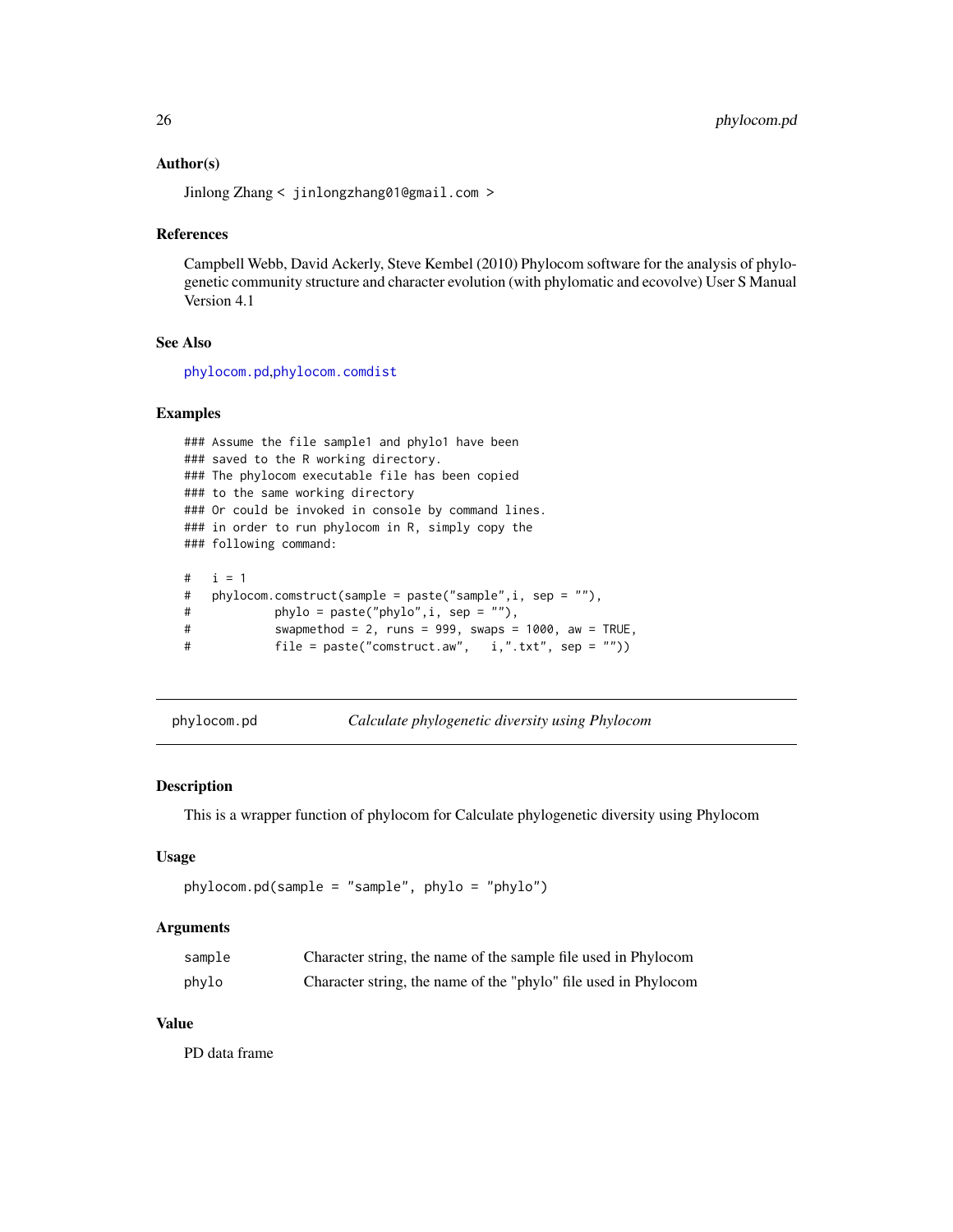```
phylocom.phylosor 27
```
#### Author(s)

Jinlong Zhang < jinlongzhang01@gmail.com >

#### References

Campbell Webb, David Ackerly, Steve Kembel (2010) Phylocom software for the analysis of phylogenetic community structure and character evolution (with phylomatic and ecovolve) User S Manual Version 4.1

#### See Also

[phylocom.comstruct](#page-24-1),[phylocom.comdist](#page-23-1)

# Examples

```
### Assume the file sample1 and phylo1 have been saved to the R working directory.
### The phylocom executable file has been copied to the same working directory
### Or could be invoked in console by command lines.
### inorder to run phylocom in R, simply copy the following command:
# i = 1# PD.res <- phylocom.pd(sample = paste("sample",i, sep = ""),
# phylo = paste("phylo",i, sep = ""),
\# )
# PD.res
#
```
phylocom.phylosor *Calculating Phylosor similarity*

# Description

This function can be used to calculating phylosor (Phylogenetic Sorenson ) similarity between each pair of places

#### Usage

```
phylocom.phylosor(sample.file = "sample", phylo = "phylo")
```
#### Arguments

| sample.file | Phylocom "Sample" file in the working directory.                   |
|-------------|--------------------------------------------------------------------|
| phylo       | The phylo file in the working directory, must be in newick format. |

# Details

This function has been tested for calculating phylosor for very large phylogenies (more than 17000 tips that generated by Phylomatic)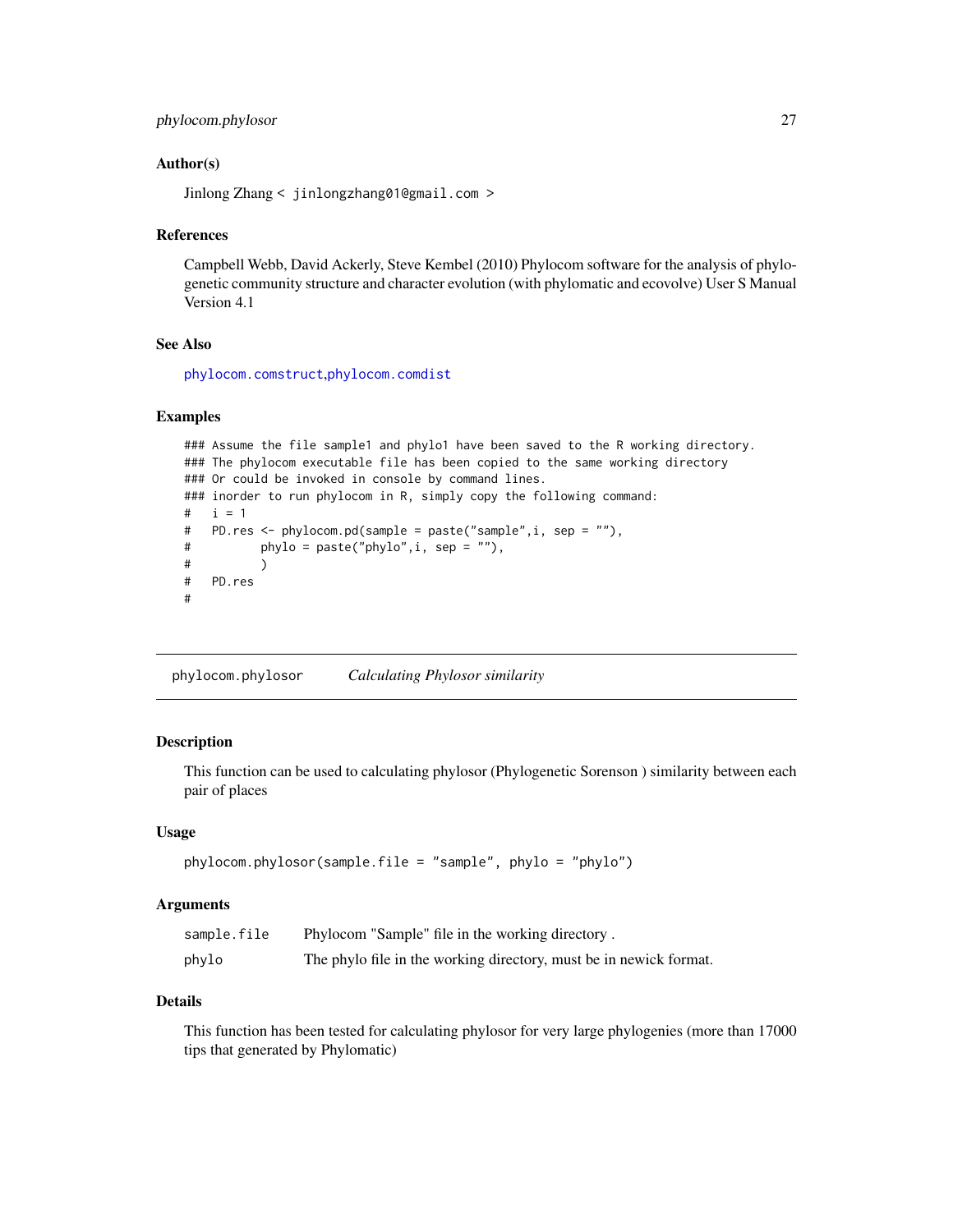#### Value

a distance matrix

# Author(s)

Jinlong Zhang < jinlongzhang01@gmail.com >

# References

Bryant, J.A., Lamanna, C., Morlon, H., Kerkhoff, A.J., Enquist, B.J. & Green, J.L. (2008) Microbes on mountainsides: Contrasting elevational patterns of bacterial and plant diversity. Proceedings of the National Academy of Sciences of the United States of America, 105, 11505-11511.

Morlon, H., Schwilk, D.W., Bryant, J.A., Marquet, P.A., Rebelo, A.G., Tauss, C., Bohannan, B.J.M. & Green, J.L. (2011) Spatial patterns of phylogenetic diversity. Ecology Letters, 14, 141-149.

#### See Also

[phylocom.pd](#page-25-1)

# Examples

- # Please make sure the Phylocom executable file can
- # be invoked by console by adding the system path for it.
- # res <- phylocom.phylosor(sample.file = "sample", phylo = "phylo")
- #

#### phyloshuffle *Tip label shuffling of a phylogenetic tree*

#### Description

Internal function used in phylotools.

#### Usage

```
phyloshuffle(tree)
```
#### Arguments

tree Phylogenetic tree

# Details

Shuffle the phylogenetic tips

<span id="page-27-0"></span>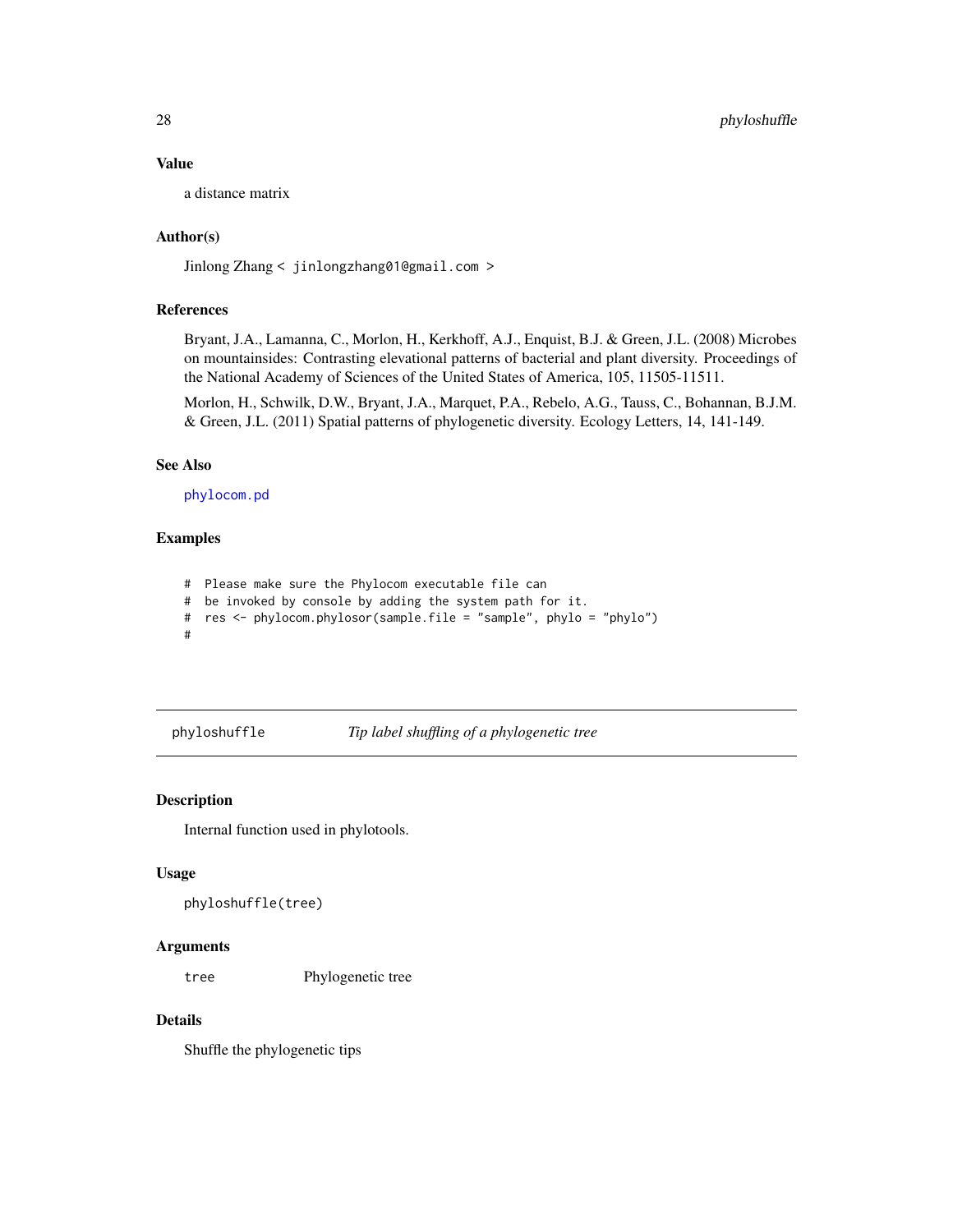#### <span id="page-28-0"></span>plotcut that the contract of the contract of the contract of the contract of the contract of the contract of the contract of the contract of the contract of the contract of the contract of the contract of the contract of t

# Value

Randomized phylogenetic tree

# Author(s)

Jinlong Zhang < jinlongzhang01@gmail.com >

# Examples

```
data(bird.orders)
par(mfrow = c(1,2))plot(bird.orders)
rand <- phyloshuffle(bird.orders)
plot(rand)
```
plotcut *Cutting the phylogenetic cutting pattern by a given time or times*

# Description

Add a line to the plot phylogenetic tree

#### Usage

plotcut(tree, n)

# Arguments

| tree | The phylogenetic tree in class 'phylo' defined in ape |
|------|-------------------------------------------------------|
|      | Number of randomly placed lines to add to.            |

# Details

This function add lines to a phylogenetic tree randomly. There for it is only a demonstration for cutting patters of the phylogenetic tree. This cutting pattern could be used to evaluate the inequality of clade insufficient sampling as implemented in [meangini](#page-21-1)

### Author(s)

Jinlong Zhang < jinlongzhang01@gmail.com >

# See Also

[meangini](#page-21-1)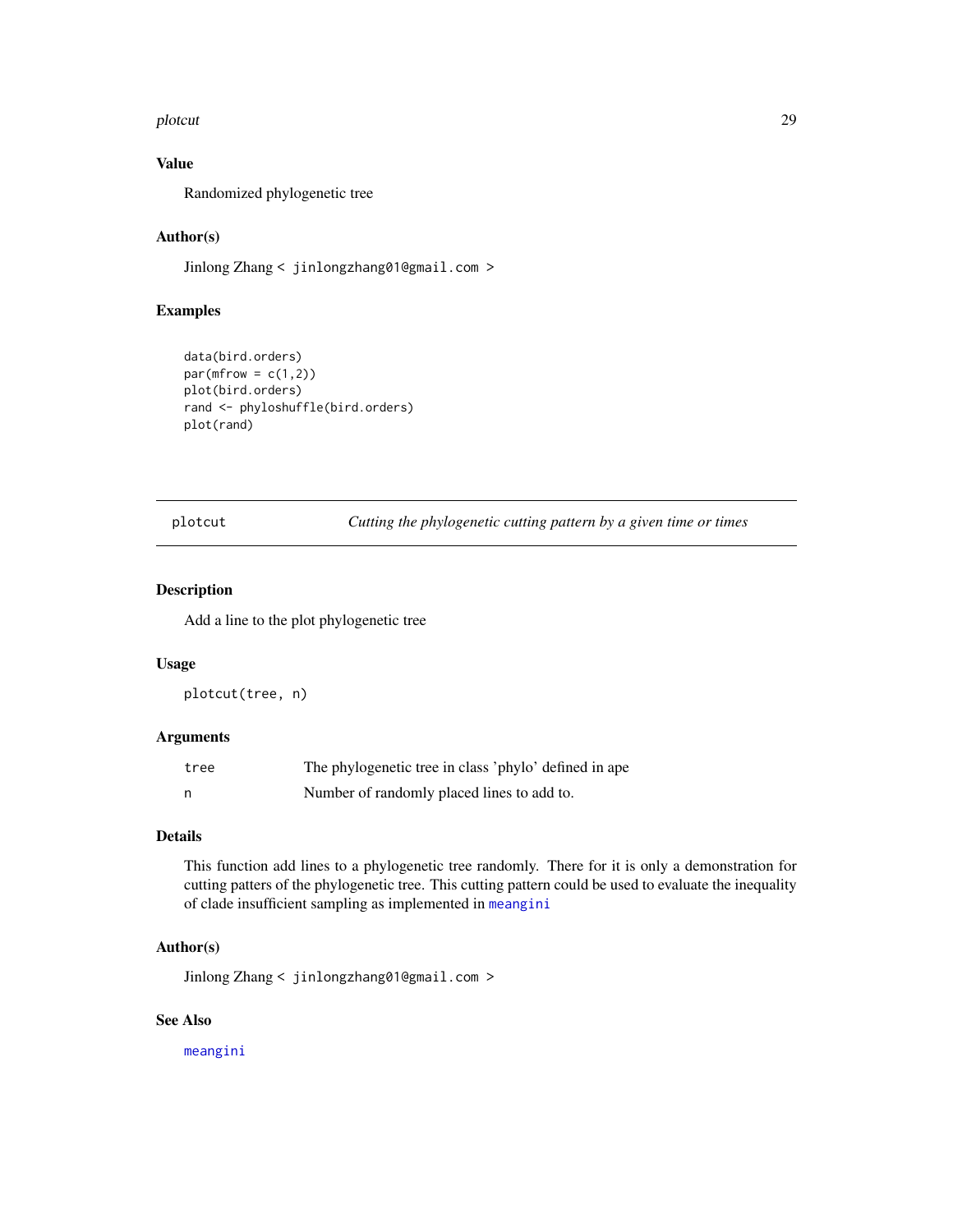#### Examples

```
data(bird.orders)
plotcut(bird.orders, 10)
```
plotscale *Rescaling the individuals occurred in a Forestry Dynamic Plot*

# Description

Rescaling the individuals occurred in a Forestry Dynamic Plot. It will add a column called "gridnames". This function could make the analysis based on different scales easier.

#### Usage

plotscale(inputdata, len = NULL, wid = NULL, scale = NULL)

#### Arguments

| inputdata | A data matrix inputdata that has "tag", "x" and "y". |
|-----------|------------------------------------------------------|
| len       | Length of the FDP                                    |
| wid       | Width of the FDP                                     |
| scale     | Size of the quadrat                                  |

#### Details

The input data must he following columns, "Tag" : the tag number for each individual in the FDP. "x", "y" are the coordinats of the individuals in the FDP.

#### Value

A column will be added to the input matrix , to represent the position for each individual. For example, "X5Y20" means the corresponding individual lies at cell  $X = 5$ ,  $y = 20$ . The labels could be further used to represent the species matrix.

#### Author(s)

Jinlong Zhang < jinlongzhang01@gmail.com >

#### References

Nathan J. B. Kraft, Renato Valencia, David D. Ackerly (2008) Functional Traits and Niche-Based Tree Community Assembly in an Amazonian Forest Science 322, 580 ;

<span id="page-29-0"></span>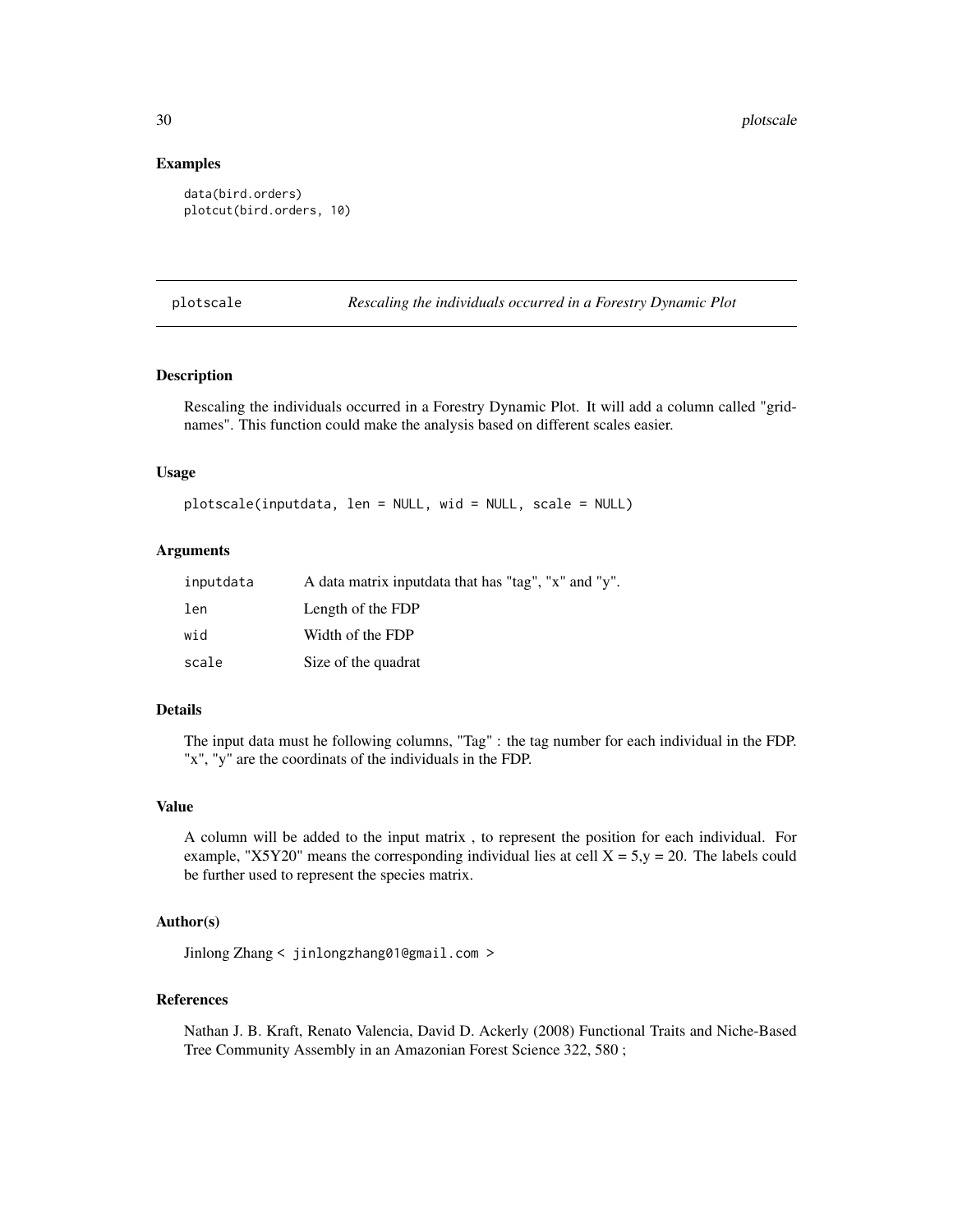# <span id="page-30-0"></span>read.phylip 31

#### Examples

```
## 20m
## plotscale(inputdata = BCI, len = 1000, wid = 500,
## scale = 20)
## 50m
## plotscale(inputdata = BCI, len = 1000, wid = 500,
## scale = 50)
## 100m
## plotscale(inputdata = BCI, len = 1000, wid = 500,
## scale = 100)
```
<span id="page-30-1"></span>read.phylip *Read phylip file to memory.*

# Description

Read phylip file to memory.

#### Usage

 $read.php(fil = NULL)$ 

#### Arguments

fil file path for the input phylip file.

# Details

The phylip format should be generated by the Clustal X software.

#### Value

Phylip objected to be used in further analysis.

#### Note

None.

# Author(s)

Jinlong Zhang <jinlongzhang01@gmail.com>

# References

Kress W., Erickson D., Jones F., Swenson N., Perez R., Sanjur O., Bermingham E., Plant DNA barcodes and community phylogeny of a tropical forest dynamics plot in Panama. Proceedings of the National Academy of Sciences of the United States of America. 2009 18621-18626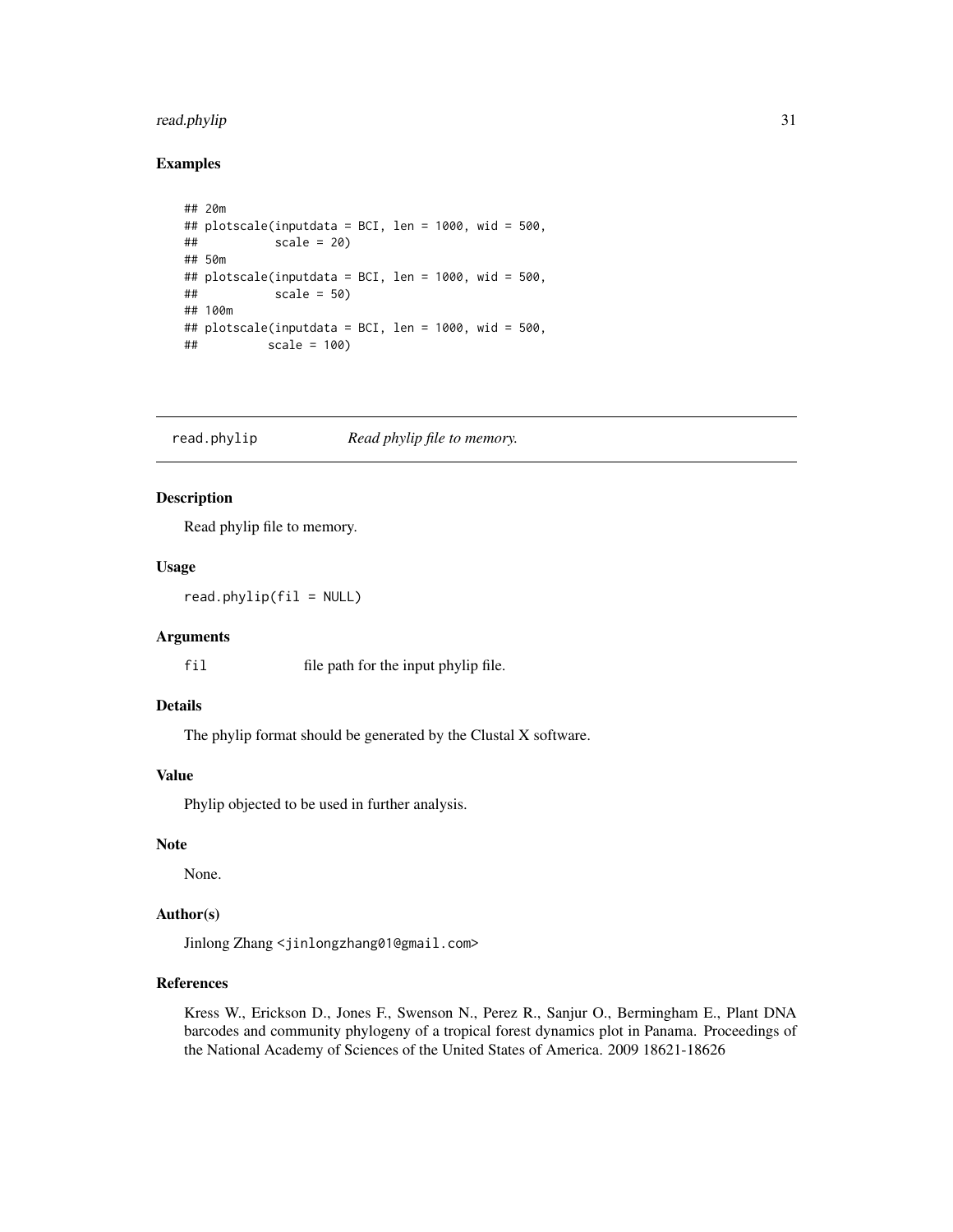#### See Also

See Also as [readLines](#page-0-0)

#### Examples

```
## read.phylip() examle ########
```

```
dir <- system.file("extdata", package = "phylotools")
setwd(dir)
read.phylip("rbcla.phy")
```
<span id="page-31-1"></span>rename.fasta *Renaming a fasta object given a reference table*

#### Description

this function could be used to rename the sequences in the fasta object, given a reference dataframe.

# Usage

```
rename.fasta(fas, ref, fil = NULL, prefix = NULL)
```
# Arguments

| fas    | the fasta object.                                                                                          |
|--------|------------------------------------------------------------------------------------------------------------|
| ref    | Dataframe with first column of the names of the sequences, the second column<br>which name to change into. |
| fil    | A string indicating the file name, the result written to.                                                  |
| prefix | prefix of which the names of the sequences.                                                                |

# Details

Prefix providing the flexibility of modifying the input names of sequences, for example, if the sequences names begin with "P\_seq1", and unfortunately the names in reference table are lack of "P\_". You may set the prefix as "P\_", and without changing the reference table.

# Value

fasta object

# Author(s)

Jinlong Zhang <jinlongzhang01@gmail.com>

<span id="page-31-0"></span>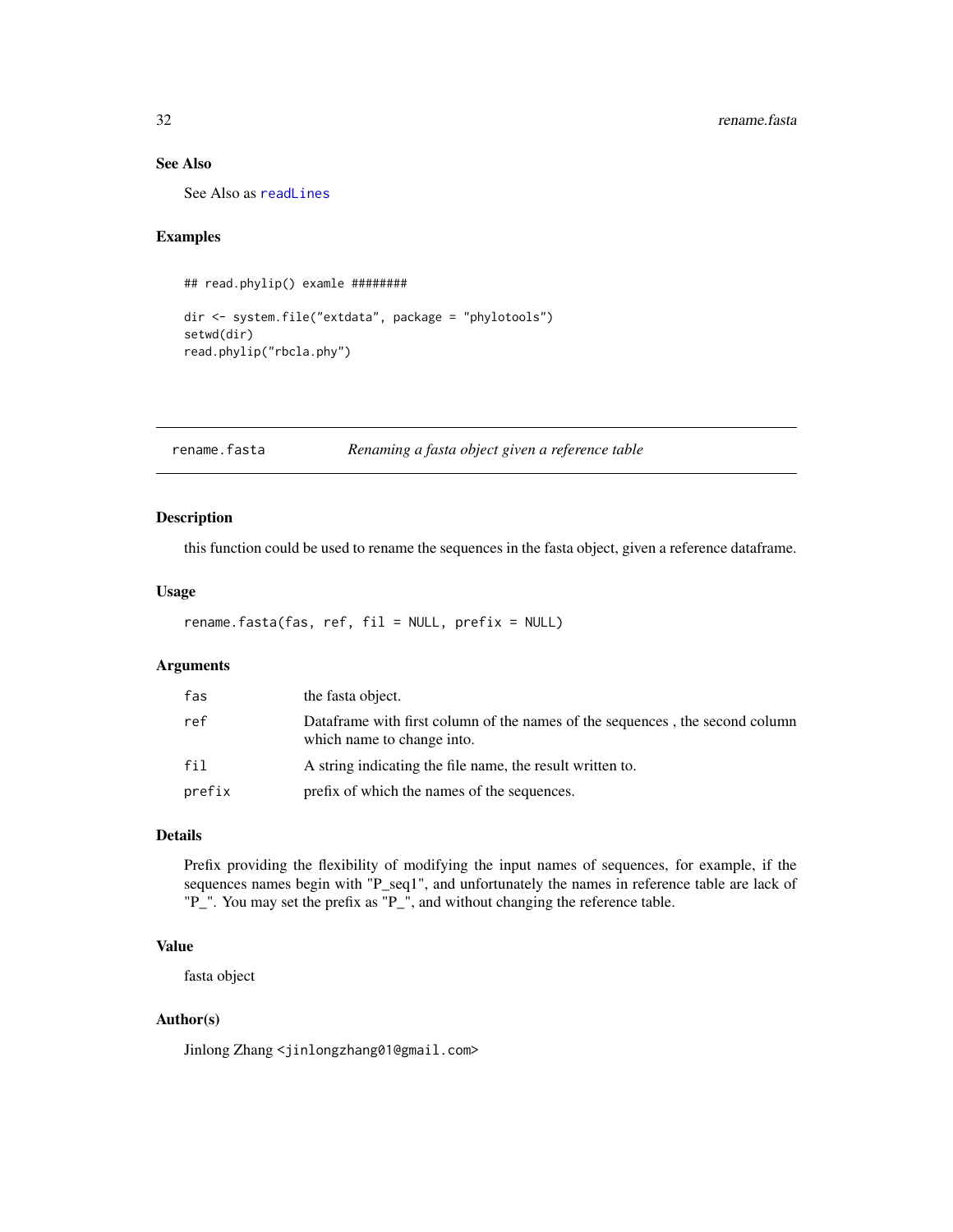<span id="page-32-0"></span>resid.tree 33

# References

None

# See Also

[gnames.fas](#page-0-0)

# Examples

```
library(seqRFLP)
## loading data
data(fil.fas)
## Get the names of the sequences
col1 <- gnames.fas(fil.fas)
## Generating new names
col2 <- paste("seq", 1:length(col1), sep = "")
reftable.rename <- data.frame(col1, col2)
##
rename.fasta(fil.fas, reftable.rename)
```
<span id="page-32-1"></span>resid.tree *The undeleted terminals of a phylogenetic tree*

#### Description

This is a internal function, and only handling the object that generated by del.tree.tip.

# Usage

```
resid.tree(tree, deltree)
```
# Arguments

| tree    | A phylogenetic tree                      |
|---------|------------------------------------------|
| deltree | An object that generated by del.tree.tip |

# Value

The phylogenetic tree of the deleted tipes

# Author(s)

Jinlong Zhang < jinlongzhang01@gmail.com >

# See Also

[del.tree.tip](#page-9-1)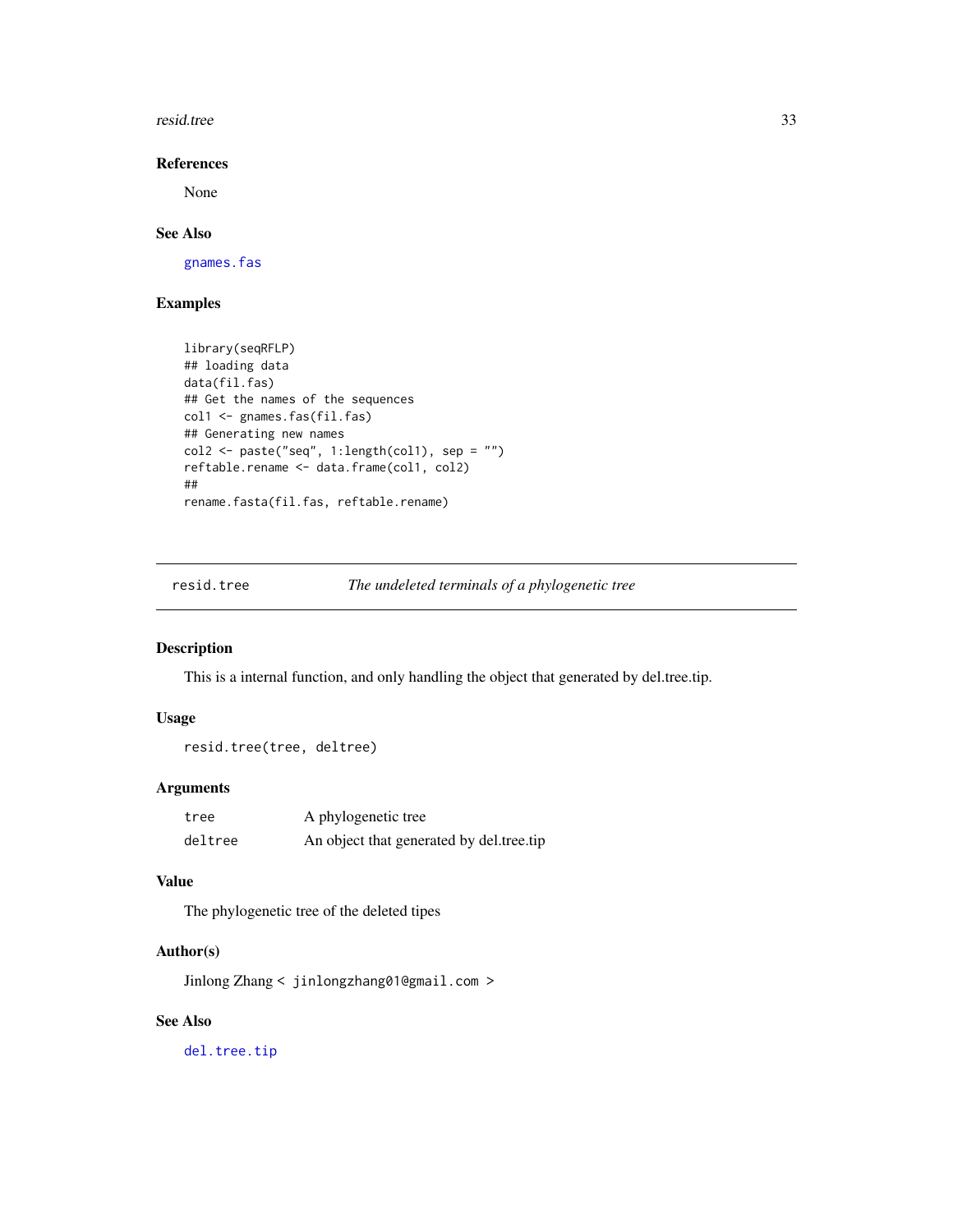34 reverse

#### Examples

```
data(bird.orders)
del <- del.tree.tip(bird.orders,3)
del.tree <- resid.tree(bird.orders, del)
plot(del.tree)
```
#### reverse *Get the reverse sequence.*

# Description

This function could be used to obtain the reverse sequence of the input sequence.

#### Usage

reverse(dna)

#### Arguments

dna A character string of input DNA sequence

#### Details

This function could be used to obtain the reverse sequence of the input sequence.

#### Value

A string contains the reverse sequence.

#### Note

None

# Author(s)

Jinlong Zhang <jinlongzhang01@gmail.com>

# References

Kress W., Erickson D., Jones F., Swenson N., Perez R., Sanjur O., Bermingham E., Plant DNA barcodes and community phylogeny of a tropical forest dynamics plot in Panama. Proceedings of the National Academy of Sciences of the United States of America. 2009 18621-18626

#### See Also

See Also [fmatch](#page-13-1)

<span id="page-33-0"></span>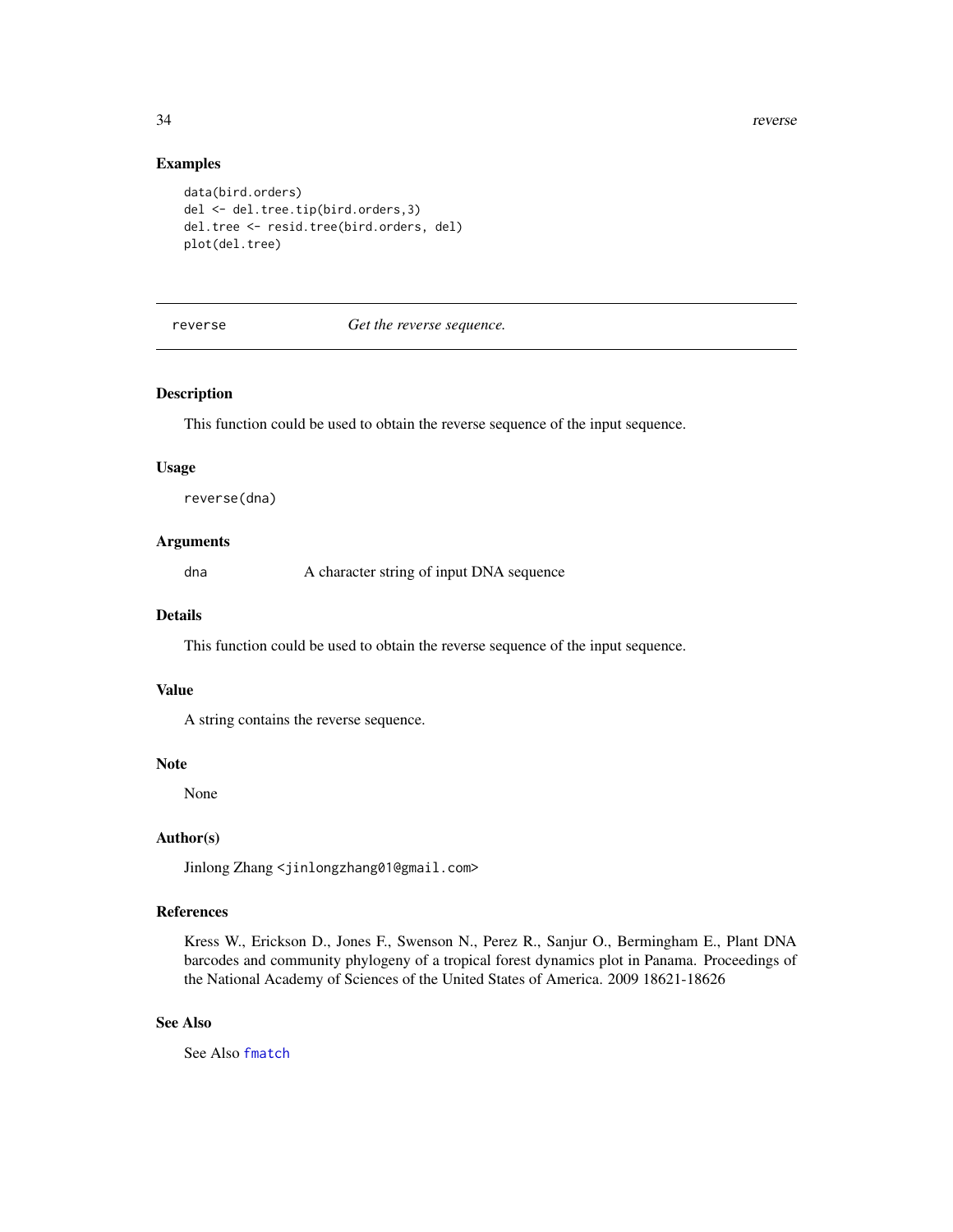# <span id="page-34-0"></span>Examples

```
## reverse example ########
dna = "---ATTGCCTTAS--TTTAAAAAACCGTTC-----"
reverse(dna)
```
rh *Generating random time between the oldest node and the latest node*

# Description

Random time between the oldest node and the latest node. This function only handle the ultrametric tree.

# Usage

rh(tree, times = 1)

# Arguments

| tree  | The phylogenetic tree                        |
|-------|----------------------------------------------|
| times | Number of random time values to be generated |

# Value

A vector representing the time, that randomly generated

# Note

This function only handle the ultrametric tree.

# Author(s)

Jinlong Zhang < jinlongzhang01@gmail.com >

# References

To be added

```
data(bird.orders)
rh(bird.orders, 10)
```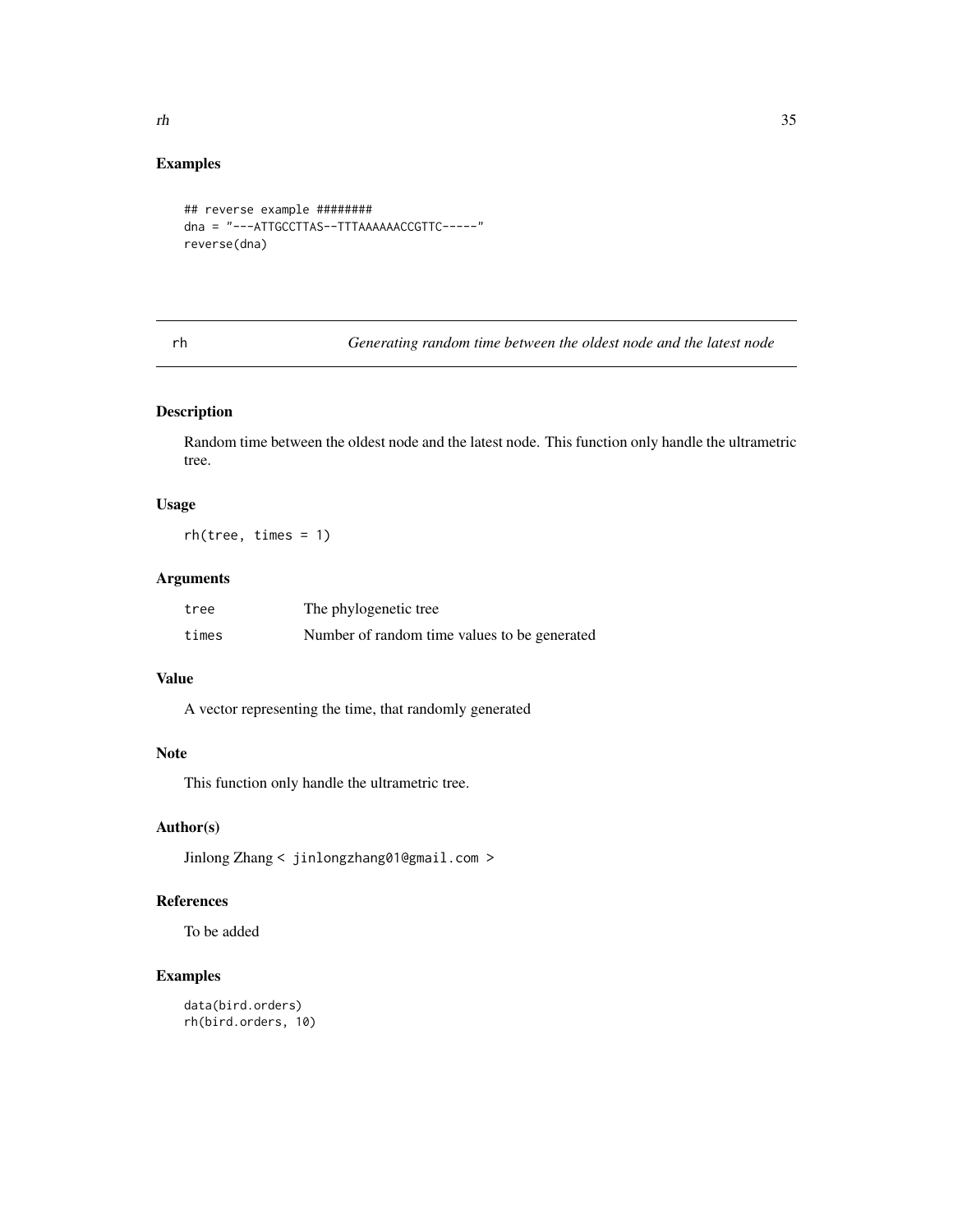<span id="page-35-0"></span>

Delete specified columns for dataframe or matrix.

#### Usage

rm.col(mat, to.rm = NULL)

# Arguments

| mat   | a data frame or matrix, must have column names.                      |
|-------|----------------------------------------------------------------------|
| to.rm | a character vector representing the column names that to be removed. |

# Value

A dataframe or matrix (according to the input data)with certain column deleted.

# Author(s)

Jinlong Zhang < jinlongzhang01@gmail.com >

# References

None

```
x < - rnorm(600)
dim(x) <-c(20,30)\text{columns}(x) \leq \text{paste}("col", 1:30, \text{sep} = "")rm.col(x, to.rm = c("col1", "col3", "col8", "col22", "col30"))
```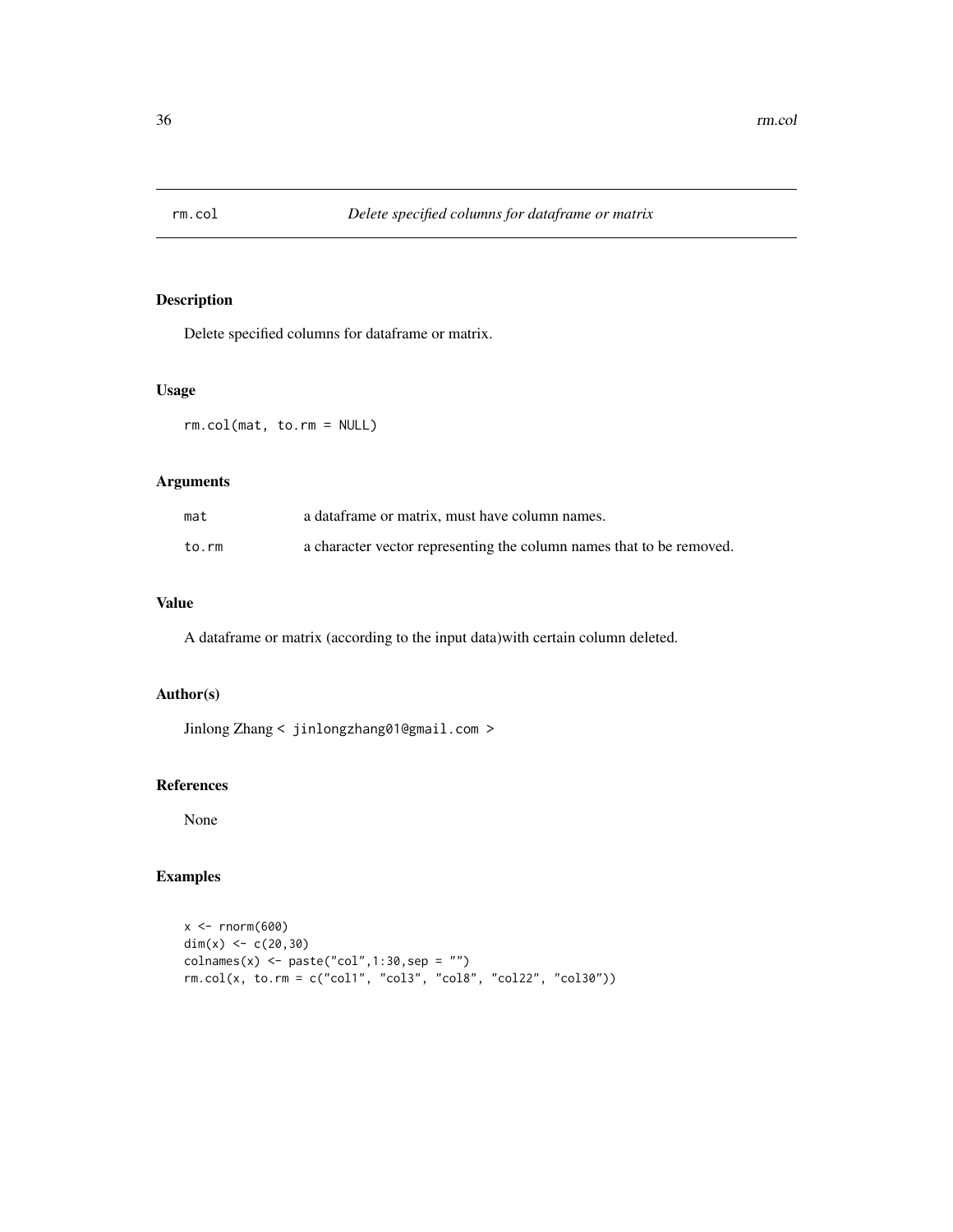<span id="page-36-0"></span>

Ratio of the mean phylogenetic distance between the tips in subtree to the mean phylogenetic distance between the tips in whole tree.

#### Usage

RMPD(subtree, tree)

#### Arguments

| subtree | A subset of phylogenetic tree |
|---------|-------------------------------|
| tree    | A phylogenetic tree           |

# Details

 $RMPD > 1$  indicate the tips in the "subtree" are less phylogenetic related than in "tree". This ratio could be used as a representative of phylogenetic relationships of species that occurred in subtree in comparison with in "tree". RMPD < 1 indicate the tips in "subtree" are more close related

# Author(s)

Jinlong Zhang < jinlongzhang01@gmail.com >

#### References

To be added

# See Also

[resid.tree](#page-32-1)

```
data(bird.orders)
del <- del.tree.tip(bird.orders,3)
del.tree <- resid.tree(bird.orders, del)
RMPD(subtree = del.tree, tree = bird.orders)
```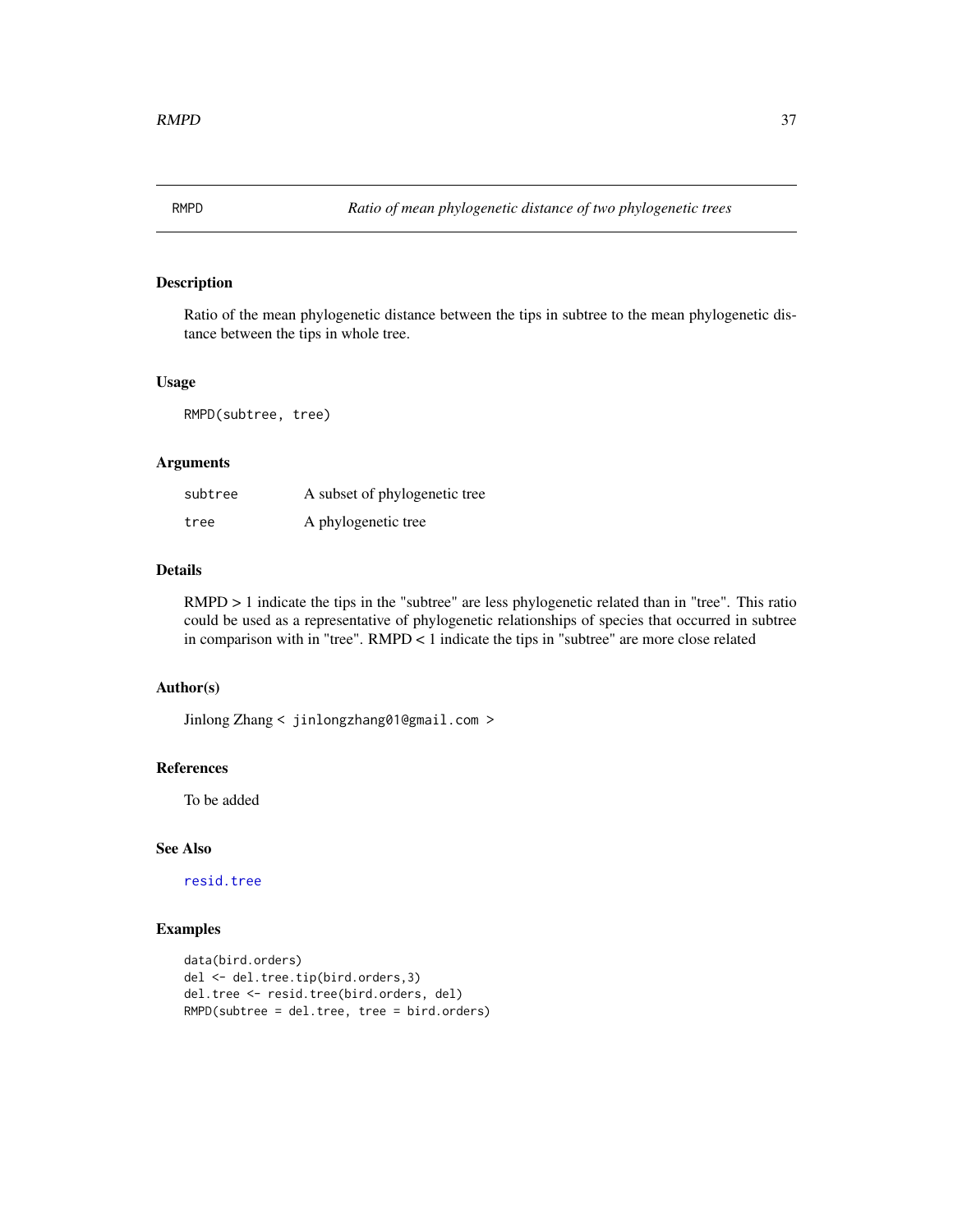<span id="page-37-0"></span>

This function convert .seq file generated by dnaMAN to fasta format.

# Usage

seq2fasta(file)

# Arguments

file A character string indicate the ".seq" file name.

# Details

Seq file is a DNA format generated by dnaMAN, often the exported sequences assembly results. Sometimes these files will have to be converted to fasta format in order to carry on further analysis.

# Value

fasta file.

# Author(s)

Jinlong Zhang <jinlongzhang01@gmail.com>

### References

To be added

```
dir <- system.file("extdata", package = "phylotools")
seq2fasta(paste(dir,"/DNAman.seq", sep = ""))
```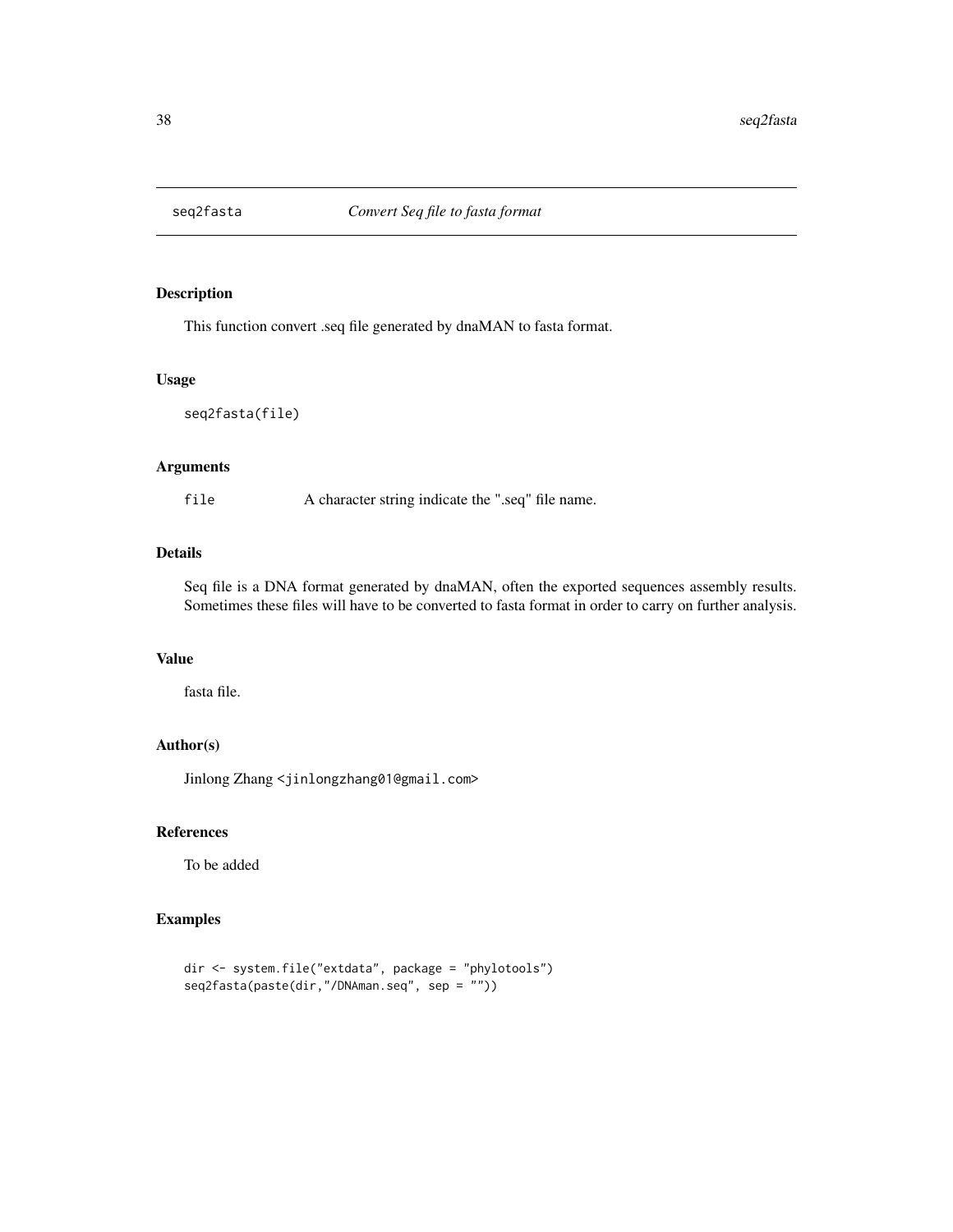<span id="page-38-0"></span>

This function may be used in changing the tip labels of a phylogenetic tree according to a reference data table.

# Usage

sub.tip.label(tree, dat)

# Arguments

| tree | Phylogenetic tree                                                            |
|------|------------------------------------------------------------------------------|
| dat  | A data frame with the first the tip labels and the second the substitutions. |

# Details

To be added

# Value

A Phylogenetic tree with the tip labels substituted

# Author(s)

Jinlong Zhang <jinlongzhang01@gmail.com>

# References

None

```
library(ape)
data(bird.families)
tips <- bird.families$tip.label
abr <- paste("fam",1:length(tips), sep = "")
dat <- data.frame(tips, abr)
ntree <- sub.tip.label(bird.families, dat)
```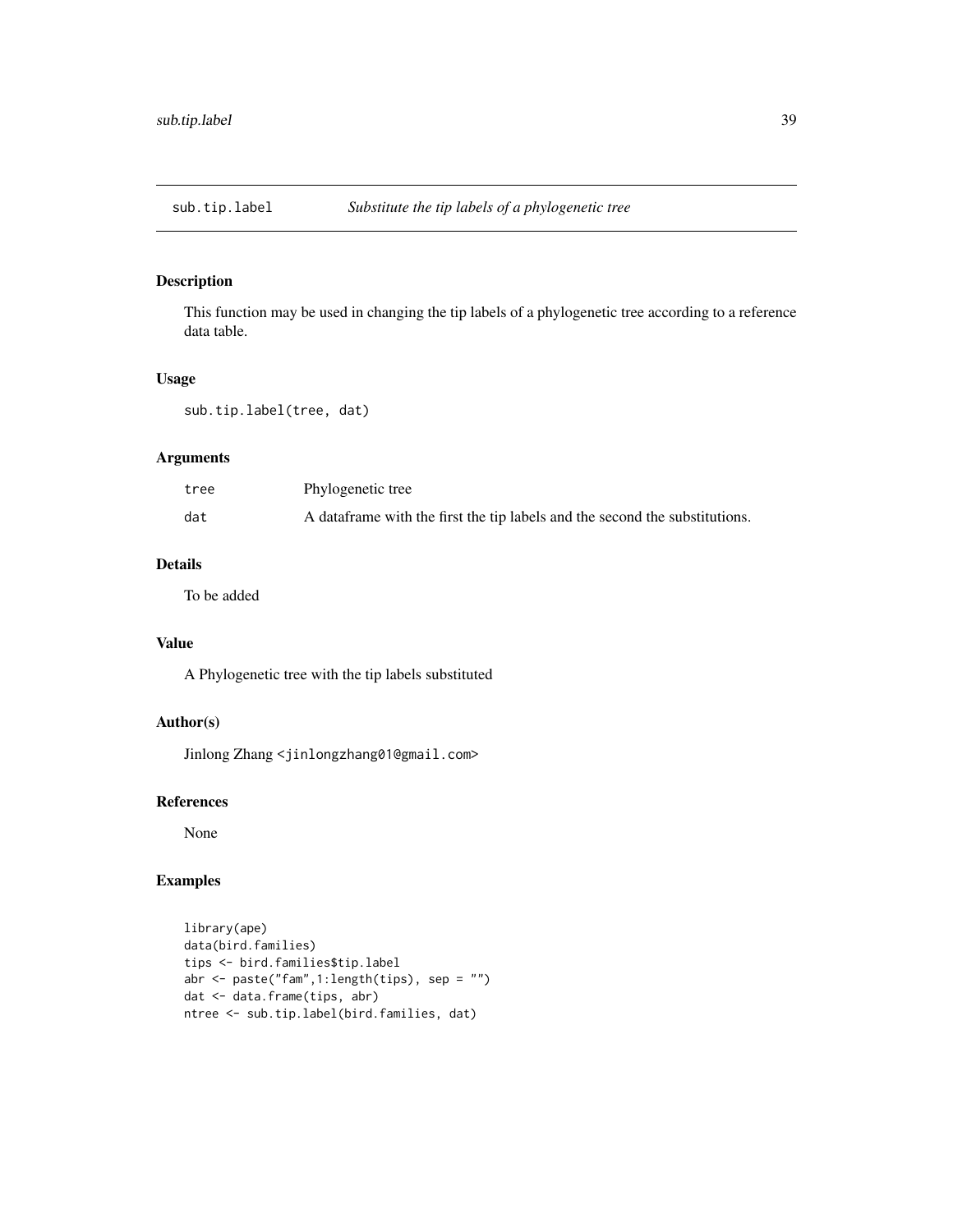<span id="page-39-1"></span><span id="page-39-0"></span>

This function could be used to build the super dataframe described by Kress et al.(2009). The out put dataframe could be converted to Phylip format file for phylogenetic analysis.

#### Usage

 $supermat(rbcl = NULL, matk = NULL, trn = NULL)$ 

#### Arguments

| rbcl | A character string indicting the name of rbcl phylip file.                   |
|------|------------------------------------------------------------------------------|
| matk | A character string indicting the name of matk phylip file.                   |
| trn  | A vector of character strings indicting the names of trnH-psbA phylip files. |

#### Details

The phylip files should be first put into a directory. Users are encouraged to copy the phylip files which generated by software Clustal to a directory, and then set it as the working directory. The function will search the input phylip file names from the working directory and build the "super" dataframe. The dataframe then could be converted to phylip format by dat2phy and be written to the working directory by [writeLines](#page-0-0) so that to generate a super matrix.

# Value

The super data frame to be converted to supermatrix.

#### Note

None.

#### Author(s)

Jinlong Zhang <jinlongzhang01@gmail.com>

# References

Kress W., Erickson D., Jones F., Swenson N., Perez R., Sanjur O., Bermingham E., Plant DNA barcodes and community phylogeny of a tropical forest dynamics plot in Panama. Proceedings of the National Academy of Sciences of the United States of America. 2009 18621-18626

#### See Also

See Also [dat2phy](#page-8-1), [writeLines](#page-0-0)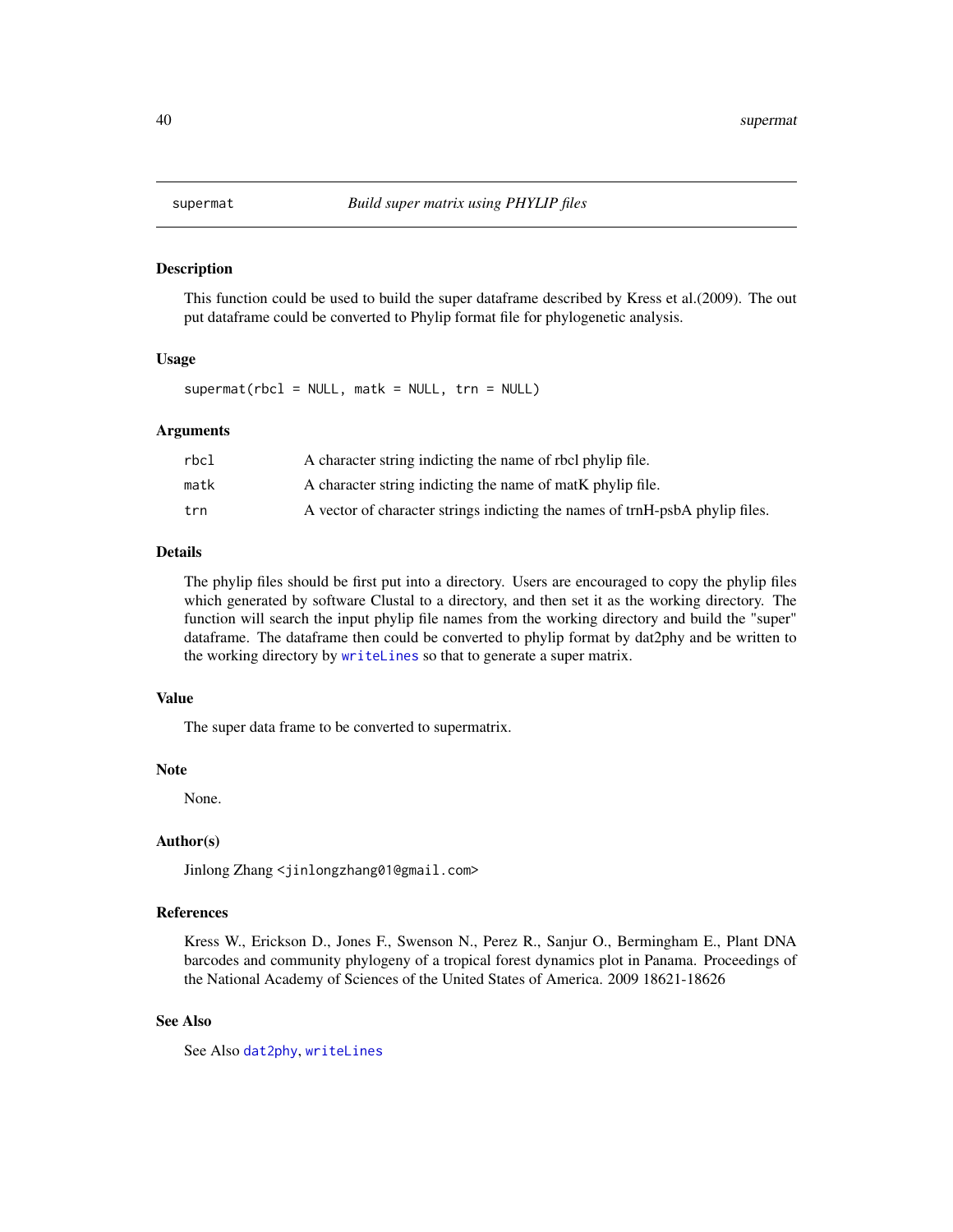# <span id="page-40-0"></span>uniquefasta 41

#### Examples

```
dir <- system.file("extdata", package = "phylotools")
setwd(dir)
## Supermatrix with "rbcla","matk","trnH-psbA"
supermat1 <- supermat(rbcl = "rbcla.phy", matk = "matK.phy",
           trn = c("trn1.php", "trn2.php", "trn3.php", "trn4.php")write.mat(supermat1, "result1.phy")
## Supermatrix with"matk","trnH-psbA"
supermat2 <- supermat(matk = "matK.phy",
          trn = c("trn1.php", "trn2.php", "trn3.php", "trn4.php"))write.mat(supermat2, "result2.phy")
## Supermatrix with "rbcla","matk"
supermat3 \leq supermat(matk = "matK.phy", rbcl = "rbcla.phy")
write.mat(supermat3, "result3.phy")
## Supermatrix with "rbcla","trnH-psbA"
supermat4 <- supermat(rbcl = "rbcla.phy",
           trn = c("trn1.phy", "trn2.phy","trn3.phy","trn4.phy"))
write.mat(supermat4, "result4.phy")
## Delete the results
unlink(c("result1.phy", "result2.phy", "result3.phy", "result4.phy"))
```

```
uniquefasta Deleting duplicated sequences in fasta object
```
#### Description

This function may be used to deleting the duplicated sequences in the fasta object. The sequences with its name same to any sequences will be ignored. Only the first sequence will be retained.

# Usage

```
uniquefasta(fasta)
```
#### Arguments

fasta The fasta object

# Value

This function returns to the fasta object with unique sequence.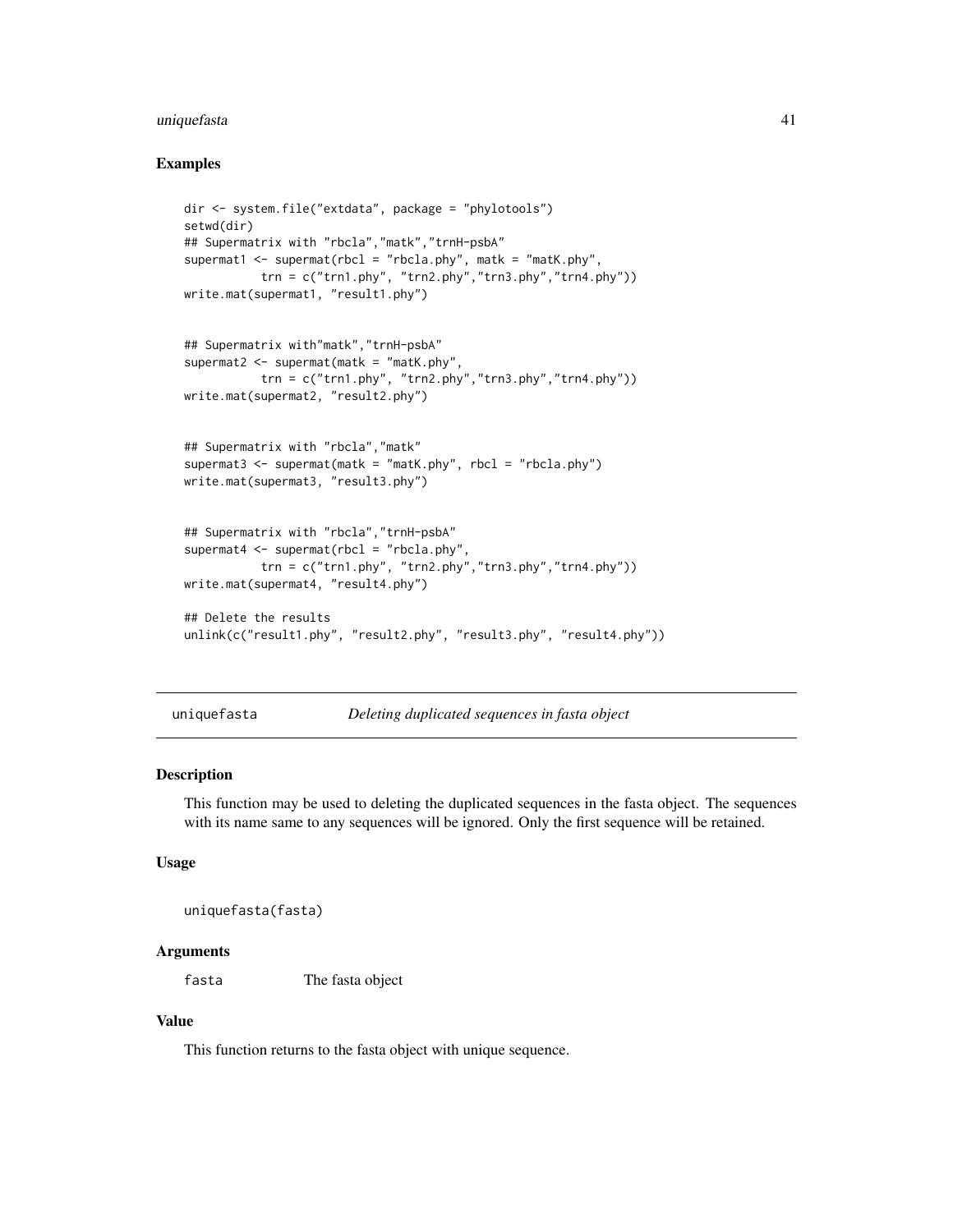#### <span id="page-41-0"></span>Note

This function will remove the duplicated sequences and retain the first sequence only, all according to the names of the sequences.

#### Author(s)

Jinlong Zhang <jinlongzhang01@mail.com>

#### References

None

# See Also

[unique](#page-0-0)

# Examples

```
library(seqRFLP)
## loading data
data(fil.fas)
## Get the names of the sequences
fasta.names <- gnames.fas(fil.fas)
new.names0 <- substring(fasta.names,1,2 )
new.names <- paste(new.names0, sep = "")
reftable.rename <- data.frame(fasta.names, new.names)
renamed <- rename.fasta(fil.fas, reftable.rename)
uniquefasta(renamed)
```
write.mat *Save supermatrix*

#### Description

Save supermatrix to a phylip file

# Usage

write.mat(supermat, file = NULL)

#### Arguments

| supermat | Supermatrix as build by function supermat |
|----------|-------------------------------------------|
| file     | File name to be specified                 |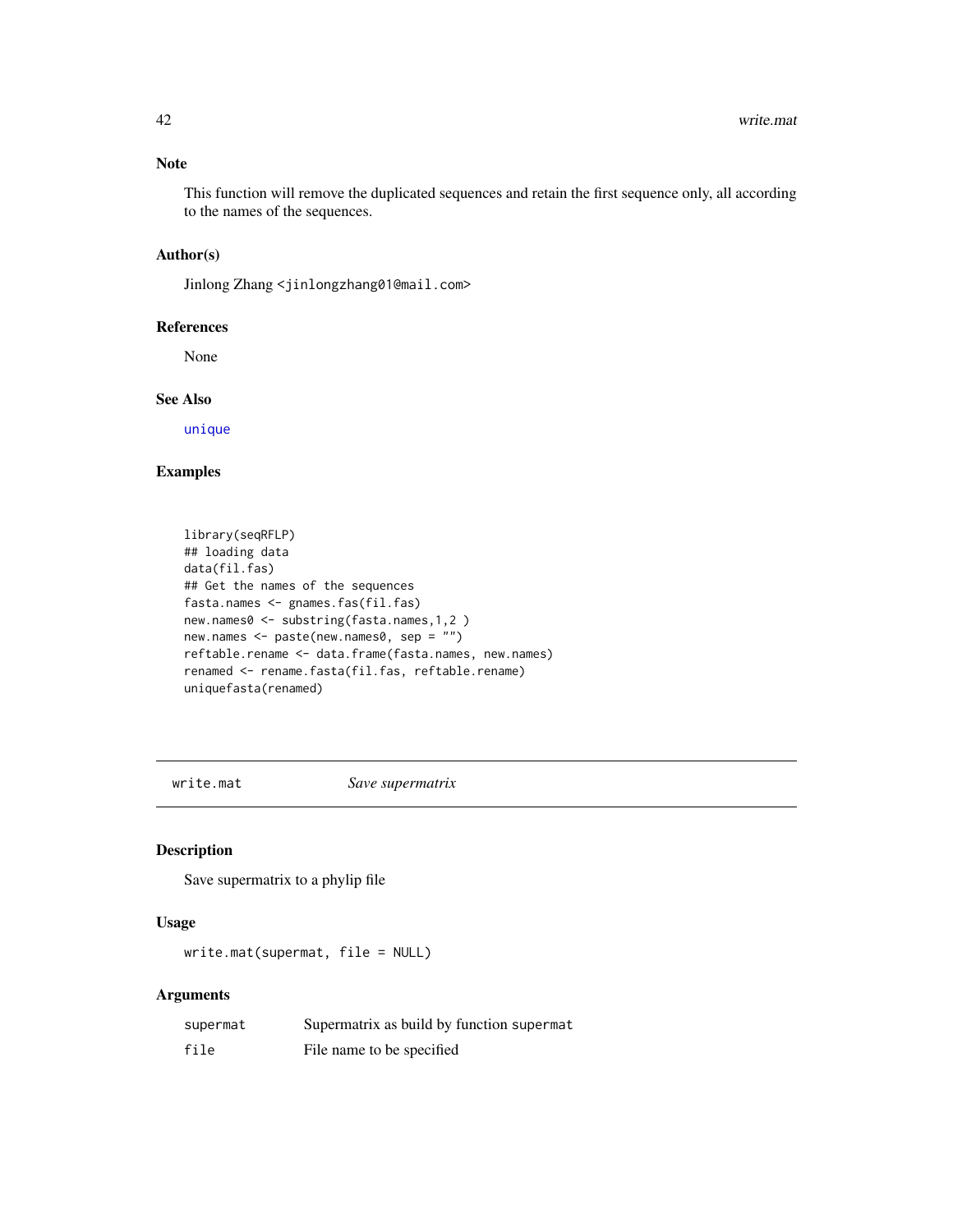#### <span id="page-42-0"></span>write.mat 43

# Details

None

### Value

Save supermatrix to phylip file.

# Author(s)

Jinlong Zhang <jinlongzhang01@gmail.com>

#### References

Kress W., Erickson D., Jones F., Swenson N., Perez R., Sanjur O., Bermingham E., Plant DNA barcodes and community phylogeny of a tropical forest dynamics plot in Panama. Proceedings of the National Academy of Sciences of the United States of America. 2009 18621-18626

# See Also

[supermat](#page-39-1)

```
dir <- system.file("extdata", package = "phylotools")
file.copy(from = dir, to = getwd())## Supermatrix with "rbcla","matk","trnH-psbA"
supermat1 <- supermat(rbcl = "rbcla.phy", matk = "matK.phy",
           trn = c("trn1.php", "trn2.php", "trn3.php", "trn4.php")write.mat(supermat1, "result1.phy")
```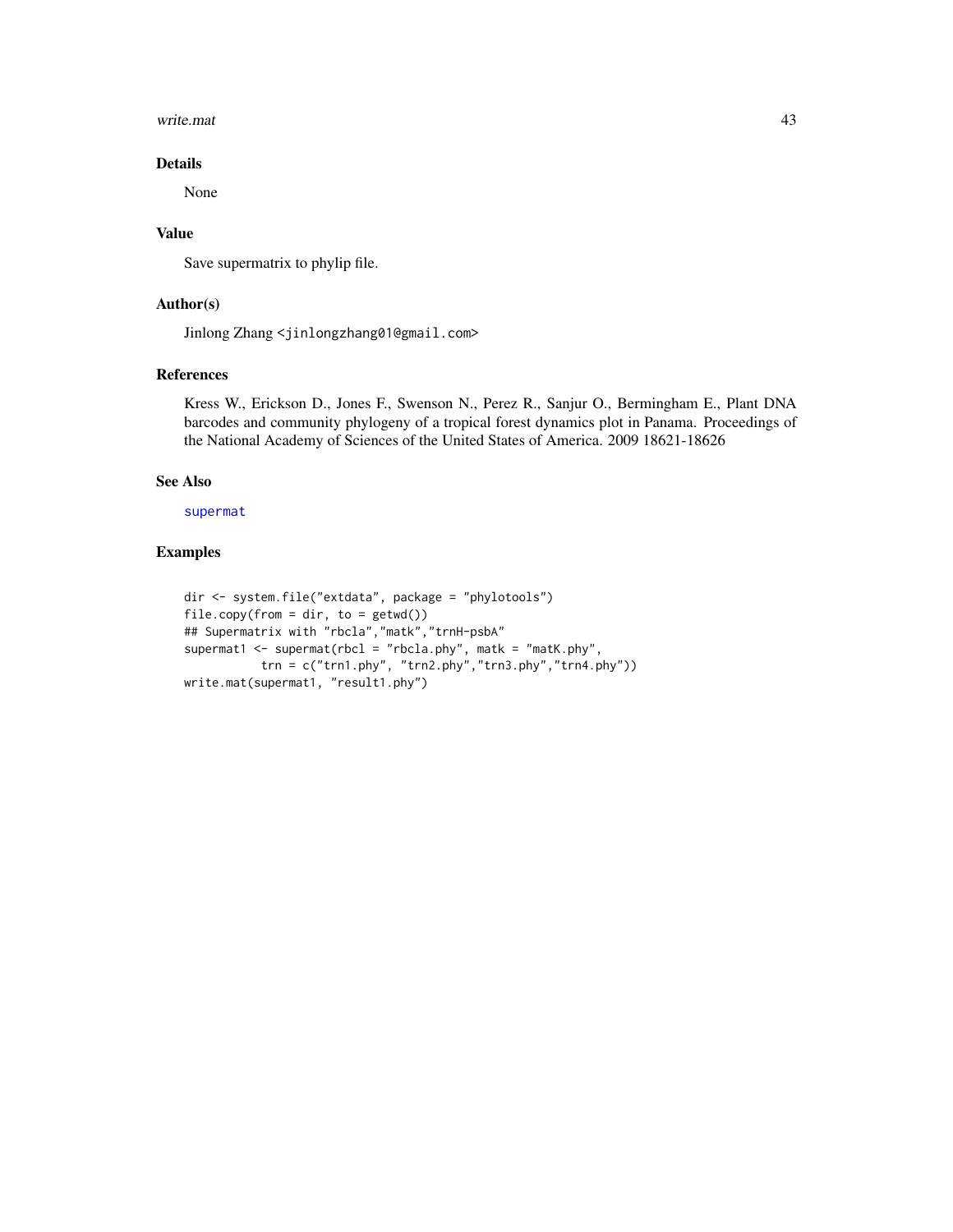# <span id="page-43-0"></span>Index

∗Topic Algnment aln2dat , [6](#page-5-0) ∗Topic Phylosor phylocom.phylosor , [27](#page-26-0) ∗Topic \textasciitildekwd1 inequality , [21](#page-20-0) plotcut , [29](#page-28-0) ∗Topic character appendchar , [7](#page-6-0) ∗Topic dataframe dat2phy , [9](#page-8-0) framsub , [16](#page-15-0) phy2dat , [23](#page-22-0) ∗Topic equality meangini , [22](#page-21-0) ∗Topic fasta complement , [8](#page-7-0) fasta.split, [13](#page-12-0) rename.fasta, [32](#page-31-0) ∗Topic hclust hcreorder , [18](#page-17-0) ∗Topic inequality gini , [17](#page-16-0) ∗Topic match fmatch , [14](#page-13-0) ∗Topic matrix add.mat , [5](#page-4-0) ∗Topic package phylotools-package , [2](#page-1-0) ∗Topic phylip dat2phy , [9](#page-8-0) phy2dat , [23](#page-22-0) read.phylip , [31](#page-30-0) ∗Topic phylocom phylocom.comdist , [24](#page-23-0) phylocom.comstruct , [25](#page-24-0) phylocom.pd, [26](#page-25-0) ∗Topic plot imagevect , [19](#page-18-0)

∗Topic print supermat, [40](#page-39-0) ∗Topic reverse reverse , [34](#page-33-0) ∗Topic substitution edgesub , [12](#page-11-0) framsub , [16](#page-15-0) ∗Topic supermat supermat, [40](#page-39-0) write.mat , [42](#page-41-0) add.mat , [5](#page-4-0) aln2dat , [6](#page-5-0) appendchar , [7](#page-6-0) complement , [8](#page-7-0) cutree , *[18](#page-17-0)* dat2phy , [9](#page-8-0) , *[40](#page-39-0)* del.tree.tip , [10](#page-9-0) , *[33](#page-32-0)* dimension , [11](#page-10-0) edgesub , [12](#page-11-0) , *[15](#page-14-0) [–17](#page-16-0)* fasta.split, [13](#page-12-0) fmatch , [14](#page-13-0) , *[34](#page-33-0)* formatXY, [15](#page-14-0) framsub , *[8](#page-7-0)* , *[13](#page-12-0)* , [16](#page-15-0) gini , [17](#page-16-0) , *[23](#page-22-0)* gnames.fas , *[33](#page-32-0)* hclust , *[18](#page-17-0)* hcreorder , [18](#page-17-0) help , *[11](#page-10-0)* imagevect , *[12](#page-11-0)* , *[16](#page-15-0)* , [19](#page-18-0) inequality , [21](#page-20-0) meangini , *[17](#page-16-0)* , [22](#page-21-0) , *[29](#page-28-0)* phy2dat , *[10](#page-9-0)* , [23](#page-22-0)